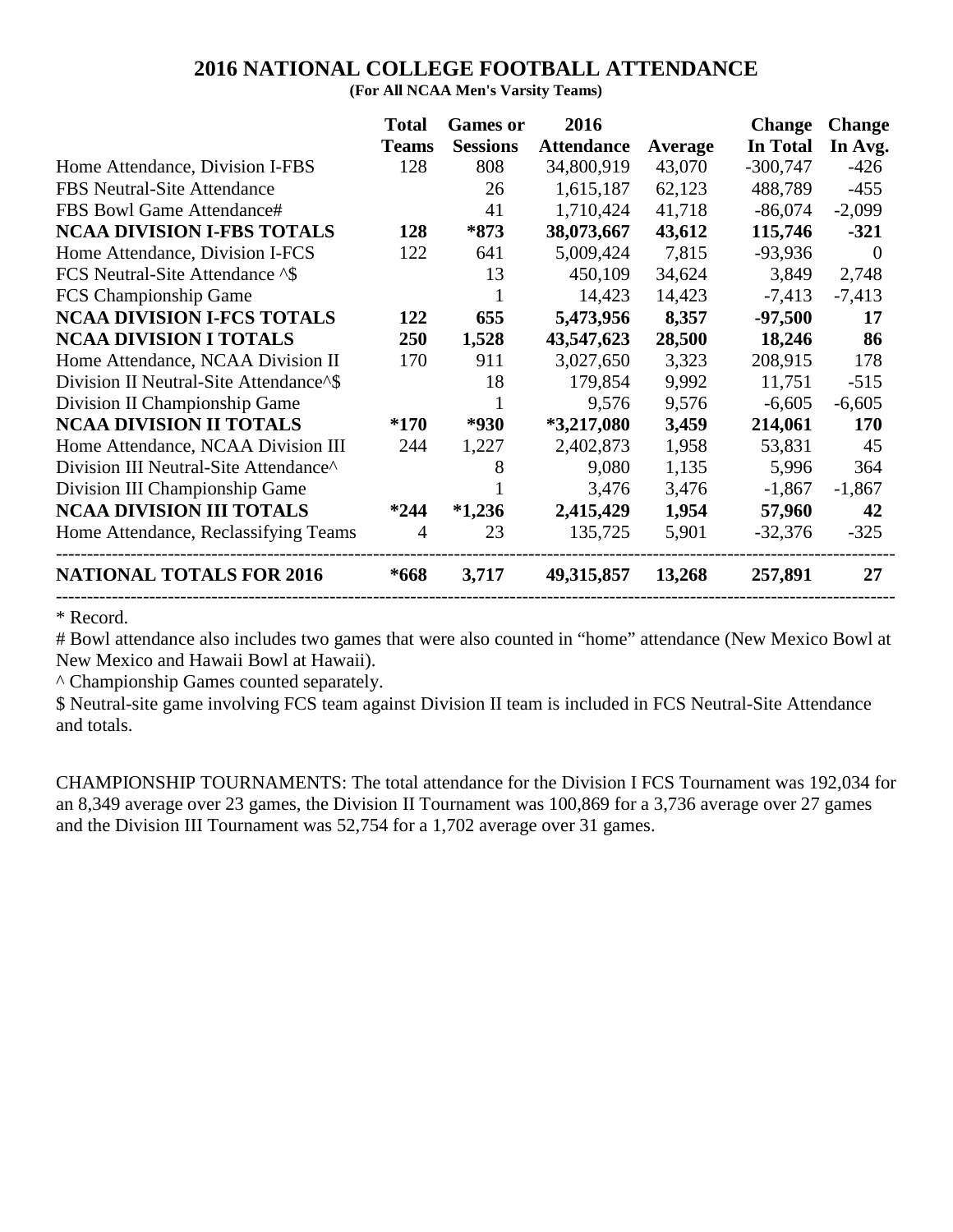#### **2016 NCAA DIVISION I FBS HOME ATTENDANCE TEAM LEADERS**

| Rank | <b>School</b> |   | <b>G</b> Attendance Average |         | Rank | <b>School</b>         |   | <b>G</b> Attendance Average |        |
|------|---------------|---|-----------------------------|---------|------|-----------------------|---|-----------------------------|--------|
| 1.   | Michigan      | 8 | 883.741                     | 110.468 | 16.  | Wisconsin             | 6 | 476.144                     | 79,357 |
| 2.   | Ohio St.      |   | 750.944                     | 107,278 | 17.  | South Carolina        |   | 538,441                     | 76,920 |
| 3.   | Texas A&M     |   | 713.418                     | 101.917 | 18.  | Florida St.           | 6 | 460.801                     | 76,800 |
| 4.   | Alabama       | 7 | 712.747                     | 101,821 | 19.  | Michigan St.          | 7 | 522,666                     | 74,667 |
| 5.   | <b>LSU</b>    |   | 708.618                     | 101,231 | 20.  | Iowa                  |   | 487,591                     | 69,656 |
| 6.   | Tennessee     |   | 706.776                     | 100.968 | 21.  | Arkansas              |   | 487,067                     | 69,581 |
| 7.   | Penn St.      | 7 | 701.800                     | 100,257 | 22.  | Southern California 6 |   | 410,755                     | 68,459 |
| 8.   | Texas         | 6 | 587,283                     | 97,881  | 23.  | <b>UCLA</b>           | 6 | 404,751                     | 67,459 |
| 9.   | Georgia       | 6 | 556,476                     | 92,746  | 24.  | Ole Miss              | 7 | 454,368                     | 64,910 |
| 10.  | Nebraska      | 7 | 631,402                     | 90,200  | 25.  | Washington            | 7 | 452,123                     | 64,589 |
| 11.  | Florida       | 5 | 439,229                     | 87,846  | 26.  | Virginia Tech         | 6 | 378,259                     | 63,043 |
| 12.  | Auburn        | 8 | 695.498                     | 86,937  | 27.  | Miami (FL)            | 6 | 351.434                     | 58,572 |
| 13.  | Oklahoma      | 6 | 521,142                     | 86,857  | 28.  | <b>BYU</b>            | 6 | 351,413                     | 58,569 |
| 14.  | Clemson       |   | 566,787                     | 80,970  | 29.  | Mississippi St.       | 6 | 349.904                     | 58,317 |
| 15.  | Notre Dame    | 6 | 484,770                     | 80,795  | 30.  | <b>Texas Tech</b>     | 6 | 349.498                     | 58,250 |

#### **2016 NCAA DIVISION I FCS HOME ATTENDANCE TEAM LEADERS**

| Rank | <b>School</b>    |   | <b>G</b> Attendance Average |        | Rank | <b>School</b>      |   | <b>G</b> Attendance Average |        |
|------|------------------|---|-----------------------------|--------|------|--------------------|---|-----------------------------|--------|
| 1.   | Montana          | 6 | 152,261                     | 25,377 | 16.  | Southern U.        | 4 | 54,711                      | 13,678 |
| 2.   | James Madison    | 8 | 158.754                     | 19,844 | 17.  | Youngstown St.     | 8 | 99.508                      | 12,439 |
| 3.   | Florida A&M      | 4 | 78.839                      | 19,710 | 18.  | Prairie View       | 4 | 48.777                      | 12,194 |
| 4.   | Jackson St.      | 5 | 98.298                      | 19,660 | 19.  | <b>UNI</b>         | 5 | 60,613                      | 12,123 |
| 5.   | North Dakota St. | 9 | 167,002                     | 18,556 | 20.  | The Citadel        | 6 | 70.363                      | 11,727 |
| 6.   | Montana St.      | 6 | 107,442                     | 17,907 | 21.  | Mercer             | 5 | 56.186                      | 11,237 |
| 7.   | Jacksonville St. | 7 | 123,030                     | 17,576 | 22.  | McNeese            | 6 | 63,058                      | 10,510 |
| 8.   | Delaware         | 5 | 82,390                      | 16,478 | 23.  | Western Caro.      | 5 | 52,323                      | 10,465 |
| 9.   | Liberty          | 6 | 98.259                      | 16,377 | 24.  | William & Mary     | 5 | 50,838                      | 10,168 |
| 10.  | <b>Grambling</b> | 2 | 32,669                      | 16,335 | 25.  | Illinois St.       | 6 | 60,937                      | 10,156 |
| 11.  | Harvard          | 5 | 73,709                      | 14.742 | 26.  | South Carolina St. | 4 | 40,593                      | 10,148 |
| 12.  | N.C. A&T         | 5 | 72,360                      | 14.472 | 27.  | Missouri St.       | 5 | 50.485                      | 10,097 |
| 13.  | Alcorn           |   | 71.716                      | 14,343 | 28.  | North Dakota       | 6 | 59,665                      | 9,944  |
| 14.  | Tennessee St.    | 4 | 55,113                      | 13,778 | 29.  | <b>SFA</b>         | 5 | 49,239                      | 9,848  |
| 15.  | South Dakota St. |   | 96.268                      | 13,753 | 30.  | Norfolk St.        |   | 48.717                      | 9,743  |

### **2016 DIVISION I FBS ALL GAMES ATTENDANCE (HOME, ROAD, NEUTRAL)**

| Rank | <b>School</b> | G  | <b>Attendance</b> | Rank | <b>School</b>          | G  | <b>Attendance</b> |
|------|---------------|----|-------------------|------|------------------------|----|-------------------|
| 1.   | Alabama       | 15 | 1,365,657         | 16.  | Southern California 13 |    | 881,102           |
| 2.   | Michigan      | 13 | 1,260,897         | 17.  | South Carolina         | 13 | 880,595           |
| 3.   | Tennessee     | 13 | 1,248,060         | 18.  | Notre Dame             | 12 | 877,110           |
| 4.   | Ohio St.      | 13 | 1,220,416         | 19.  | Florida St.            | 13 | 864,386           |
| 5.   | Texas A&M     | 13 | 1,175,229         | 20.  | Virginia Tech          | 14 | 858,883           |
| 6.   | Penn St.      | 14 | 1,167,449         | 21.  | Arkansas               | 13 | 846,843           |
| 7.   | <b>LSU</b>    | 12 | 1,098,072         | 22.  | Michigan St.           | 12 | 833,229           |
| 8.   | Auburn        | 13 | 1,070,171         | 23.  | Ole Miss               | 12 | 825,571           |
| 9.   | Clemson       | 15 | 1,058,626         | 24.  | Iowa                   | 13 | 817,440           |
| 10.  | Nebraska      | 13 | 1,047,833         | 25.  | Washington             | 14 | 812,156           |
| 11.  | Florida       | 13 | 1,037,498         | 26.  | Kentucky               | 13 | 811,628           |
| 12.  | Georgia       | 13 | 1,030,318         | 27.  | Missouri               | 12 | 791,501           |
| 13.  | Wisconsin     | 14 | 1,009,017         | 28.  | Colorado               | 14 | 774,356           |
| 14.  | Oklahoma      | 13 | 954,971           | 29.  | Mississippi St.        | 13 | 759,062           |
| 15.  | Texas         | 12 | 922,103           | 30.  | West Virginia          | 13 | 753,343           |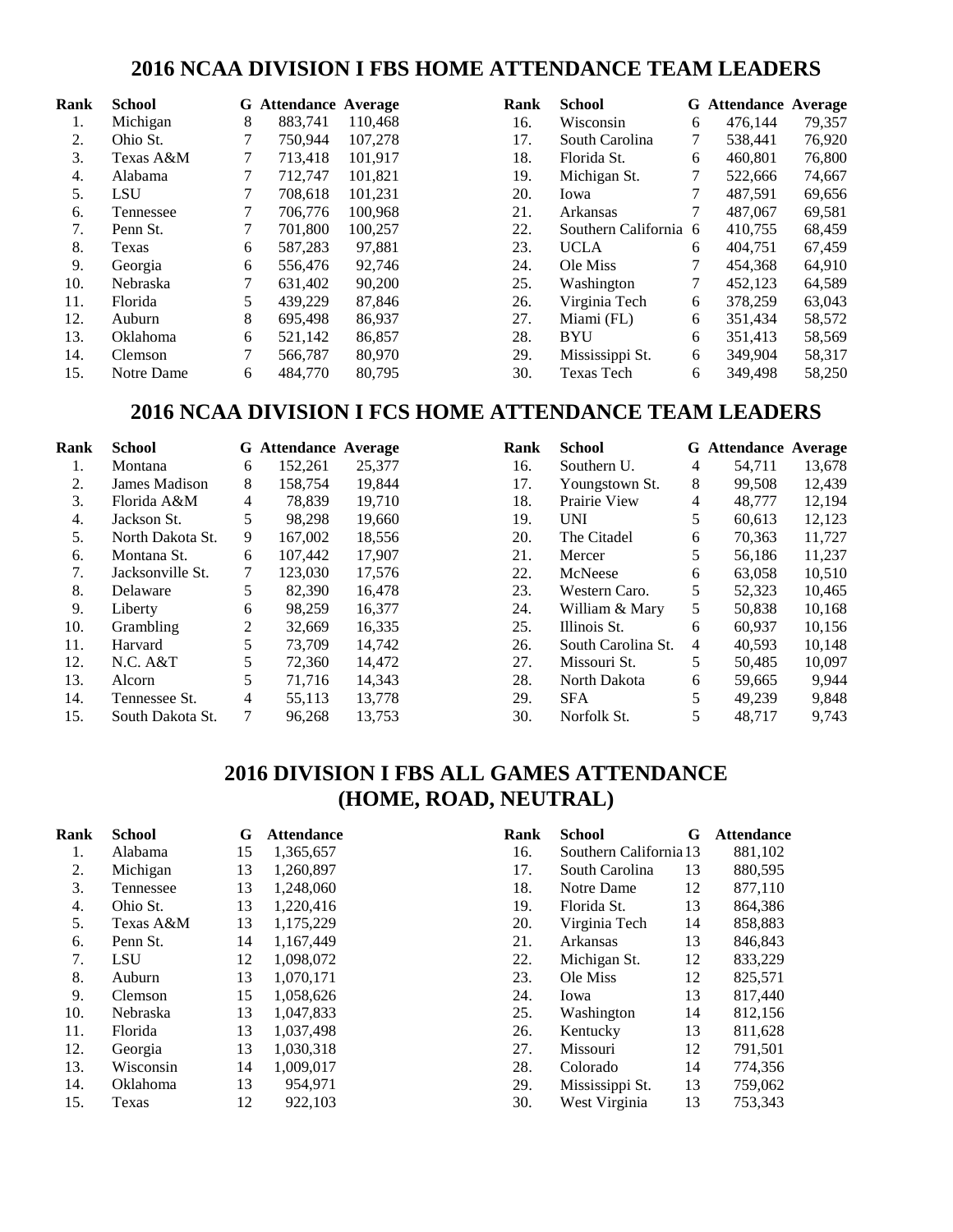### **2016 DIVISION I FBS LARGEST AVERAGE ATTENDANCE INCREASE FROM PREVIOUS YEAR**

|      |                    |   | 2016    |        | 2015 Change  |
|------|--------------------|---|---------|--------|--------------|
| Rank | School             | G | Avg.    |        | Avg. in Avg. |
| 1.   | Eastern Mich.      | 6 | 17,677  | 4,897  | 12,781       |
| 2.   | Miami (FL)         | 6 | 58,572  | 47.561 | 11,012       |
| 3.   | South Fla.         | 7 | 37,539  | 26,578 | 10,961       |
| 4.   | San Diego St.      | 6 | 37,289  | 29,066 | 8,224        |
| 5.   | Texas              | 6 | 97.881  | 90,035 | 7,846        |
| б.   | <b>LSU</b>         | 7 | 101,231 | 93,441 | 7,791        |
| 7.   | Colorado           | 6 | 46,609  | 39,389 | 7,220        |
| 8.   | Iowa               | 7 | 69,656  | 63,142 | 6,514        |
| 9.   | <b>North Texas</b> | 6 | 19.878  | 13.631 | 6,247        |
| 10.  | <b>UCF</b>         | 6 | 35,802  | 30,065 | 5,738        |
| 11.  | Louisville         | 6 | 54,065  | 49,069 | 4,996        |
| 12.  | Houston            | 6 | 38,953  | 33,980 | 4,973        |
| 13.  | Georgia St.        | 6 | 15,103  | 10,347 | 4,756        |
| 14.  | Appalachian St.    | 6 | 26.153  | 21,459 | 4,694        |
| 15.  | Ole Miss           | 7 | 64,910  | 60,479 | 4,430        |

|                |   | 2016   |        | 2015 Change                                                                  |
|----------------|---|--------|--------|------------------------------------------------------------------------------|
| School         | G | Avg.   |        | Avg. in Avg.                                                                 |
| Western Mich.  | 6 | 23,838 | 19,441 | 4,397                                                                        |
| Illinois       | 7 | 45,644 |        | 4,301                                                                        |
| Florida St.    | 6 | 76.800 |        | 3,581                                                                        |
| Air Force      | 6 | 29,587 |        | 3,560                                                                        |
| Duke           | 6 | 29,895 |        | 3,468                                                                        |
| Massachusetts  | 6 | 14.510 |        | 3,386                                                                        |
| Wyoming        | 7 | 21,266 |        | 3,206                                                                        |
| Troy           | 6 | 22,534 | 19,399 | 3,135                                                                        |
| West Virginia  | 7 | 57,583 | 54,826 | 2,758                                                                        |
| Colorado St.   | 6 | 27,600 | 24,917 | 2,683                                                                        |
| Washington     | 7 | 64,589 | 61,919 | 2,670                                                                        |
| SMU            | 6 | 23,712 |        | 2,669                                                                        |
| Washington St. | 7 | 31,675 | 29,407 | 2,267                                                                        |
| Arkansas       | 7 | 69,581 |        | 2,255                                                                        |
| Virginia Tech  | 6 | 63.043 | 60.824 | 2,220                                                                        |
|                |   |        |        | 41,342<br>73,219<br>26,026<br>26,427<br>11,124<br>18,060<br>21,043<br>67,326 |

#### **2016 NCAA DIVISION II FOOTBALL ATTENDANCE TEAM LEADERS**

| Rank | School              |   | <b>G</b> Attendance | Average |
|------|---------------------|---|---------------------|---------|
| 1.   | Grand Valley St.    | 8 | 100,388             | 12,549  |
| 2.   | Tuskegee            | 4 | 40,518              | 10,130  |
| 3.   | Miles               | 2 | 19,248              | 9,624   |
| 4.   | Pittsburg St.       | 5 | 48,060              | 9,612   |
| 5.   | Fort Valley St.     | 3 | 26,549              | 8,850   |
| 6.   | Tex. A&M-Kingsville | 6 | 51,417              | 8,570   |
| 7.   | Morehouse           | 4 | 33,480              | 8,370   |
| 8.   | Midwestern St.      | 4 | 33,452              | 8,363   |
| 9.   | Tex. Permian Basin  | 7 | 58,289              | 8,327   |
| 10.  | Albany St. (GA)     | 3 | 24,170              | 8,057   |
| 11.  | Tex. A&M-Commerce   | 5 | 39,908              | 7,982   |
| 12.  | North Ala.          | 7 | 53,693              | 7,670   |
| 13.  | West Tex. A&M       | 4 | 29,054              | 7,264   |
| 14.  | Northwest Mo. St.   | 8 | 57,028              | 7,129   |
| 15.  | Saginaw Valley      | 5 | 32,462              | 6,492   |

| Rank | School              |   | <b>G</b> Attendance | Average |
|------|---------------------|---|---------------------|---------|
| 16.  | Benedict            | 5 | 32,451              | 6,490   |
| 17.  | Central Mo.         | 6 | 38,617              | 6,436   |
| 18.  | West Florida        | 5 | 31,640              | 6,328   |
| 19.  | West Ga.            | 5 | 31,545              | 6,309   |
| 20.  | Washburn            | 6 | 36,981              | 6,164   |
| 21.  | UIndy               | 5 | 30,452              | 6,090   |
| 22.  | Delta St.           | 6 | 35,808              | 5,968   |
| 23.  | Henderson St.       | 6 | 35,331              | 5,889   |
| 24.  | Colorado St.-Pueblo | 6 | 34,728              | 5,788   |
| 25.  | Tarleton St.        | 6 | 34,629              | 5,772   |
| 26.  | Emporia St.         | 6 | 34,243              | 5,707   |
| 27.  | Clark Atlanta       | 5 | 28,284              | 5,657   |
| 28.  | Arkansas Tech       | 5 | 28,124              | 5,625   |
| 29.  | Elizabeth City St.  | 3 | 16,600              | 5,533   |
| 30.  | Shepherd            | 7 | 37,198              | 5,314   |

## **2016 NCAA DIVISION III FOOTBALL ATTENDANCE TEAM LEADERS**

| Rank | <b>School</b>        |   | <b>G</b> Attendance Average |       | ${\bf R}$                |
|------|----------------------|---|-----------------------------|-------|--------------------------|
| 1.   | Saint John's (MN)    | 6 | 46,719                      | 7,787 | 1                        |
| 2.   | Wis.-Whitewater      | 9 | 51,459                      | 5,718 | 1                        |
| 3.   | Wabash               | 4 | 22,049                      | 5,512 |                          |
| 4.   | Wesleyan (CT)        | 4 | 21,119                      | 5,280 | 1                        |
| 5.   | Hampden-Sydney       | 4 | 20,500                      | 5,125 | $\overline{\mathbf{c}}$  |
| 6.   | Concordia-M'head     | 5 | 24,755                      | 4,951 | $\overline{a}$           |
| 7.   | Maryville (TN)       | 4 | 19,738                      | 4,935 | $\overline{\mathbf{c}}$  |
| 8.   | McDaniel             | 4 | 19,567                      | 4,892 | $\overline{c}$           |
| 9.   | Emory & Henry        | 5 | 22,733                      | 4,547 | $\overline{c}$           |
| 10.  | Geneva               | 5 | 22,119                      | 4,424 | $\overline{c}$           |
| 11.  | Bethel (MN)          | 5 | 21,004                      | 4,201 | $\overline{c}$           |
| 12.  | <b>SUNY Cortland</b> | 5 | 20,170                      | 4,034 | $\overline{c}$           |
| 13.  | <b>Brockport</b>     | 5 | 20,065                      | 4,013 | $\overline{\mathbf{c}}$  |
| 14.  | Trine                | 5 | 19,945                      | 3,989 | $\overline{\phantom{a}}$ |
| 15.  | Chris. Newport       | 5 | 19,175                      | 3,835 | 3                        |

| Rank | <b>School</b>          |   | <b>G</b> Attendance Average |       |
|------|------------------------|---|-----------------------------|-------|
| 16.  | Mary Hardin-Baylor 9   |   | 33,844                      | 3,760 |
| 17.  | <b>Baldwin Wallace</b> | 5 | 18,147                      | 3,629 |
| 18.  | Trinity (CT)           | 4 | 14,503                      | 3,626 |
| 19.  | Sewanee                | 5 | 18,091                      | 3,618 |
| 20.  | Amherst                | 4 | 14,378                      | 3,595 |
| 21.  | <b>Mount Union</b>     | 4 | 14,350                      | 3,588 |
| 22.  | Coe                    | 6 | 20.662                      | 3.444 |
| 23.  | Lebanon Valley         | 5 | 17,200                      | 3,440 |
| 24.  | Louisiana Col.         | 6 | 20,440                      | 3,407 |
| 25.  | Wis.-Platteville       | 4 | 13,585                      | 3,396 |
| 26.  | Rowan                  | 5 | 16,148                      | 3,230 |
| 27.  | Simpson                | 4 | 12,860                      | 3,215 |
| 28.  | Ohio Northern          | 4 | 12,729                      | 3,182 |
| 29.  | Wittenberg             | 5 | 15,815                      | 3,163 |
| 30.  | Southwestern (TX)      | 5 | 15,734                      | 3.147 |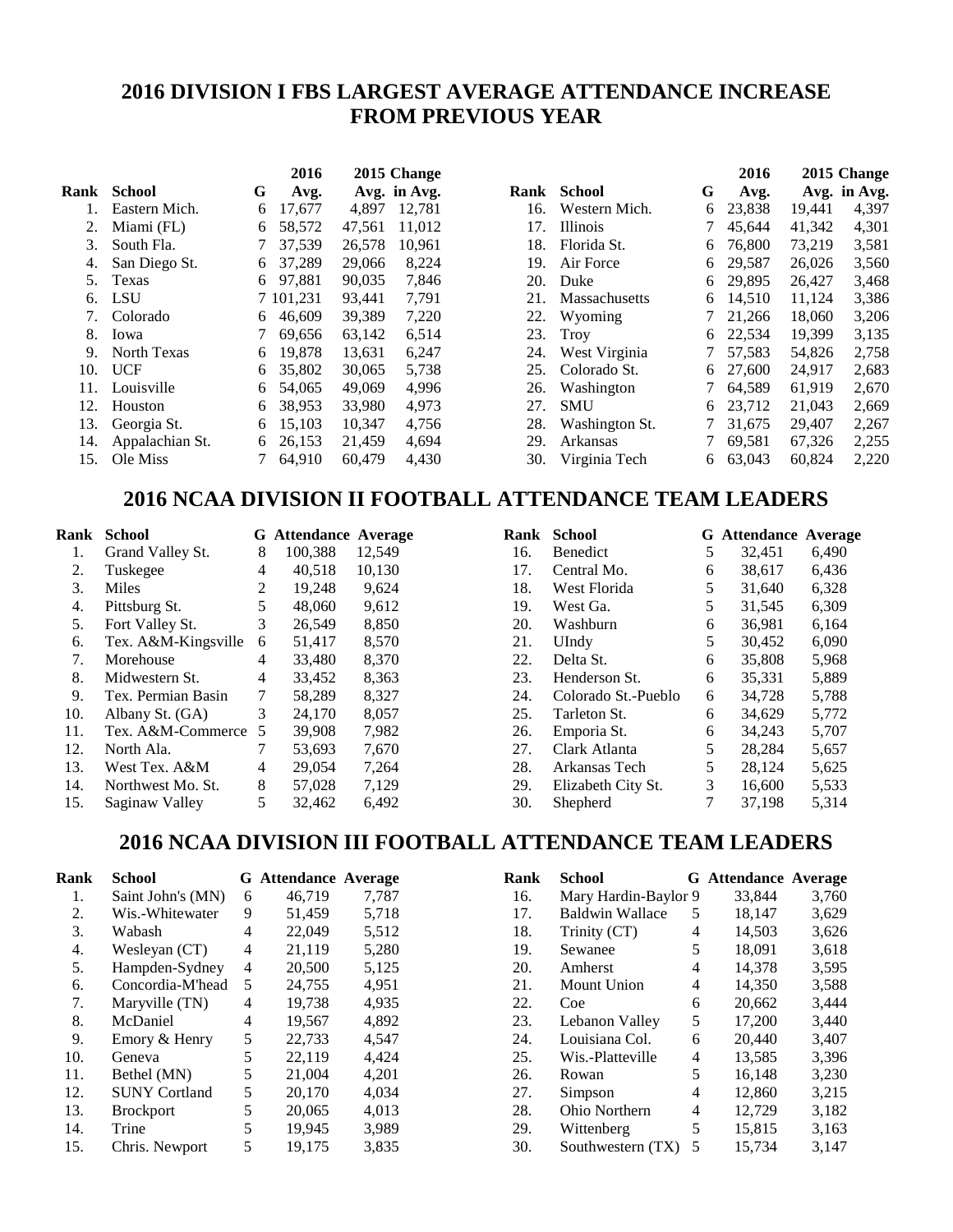#### **2016 NCAA DIVISION I FBS CONFERENCE ATTENDANCE**

|      |                       | <b>Total</b> |              | 2016              |         | <b>Change</b> |
|------|-----------------------|--------------|--------------|-------------------|---------|---------------|
| Rank | <b>Division I FBS</b> | <b>Teams</b> | <b>Games</b> | <b>Attendance</b> | Average | In Avg.       |
| 1.   | Southeastern          | 14           | 97           | 7,518,208         | 77,507  | $-1,123$      |
| 2.   | Big Ten               | 14           | 98           | 6,482,761         | 66,151  | 143           |
| 3.   | $Big$ 12              | 10           | 66           | 3,797,046         | 57,531  | 184           |
| 4.   | Pac- $12$             | 12           | 77           | 3,855,634         | 50,073  | $-1,807$      |
| 5.   | <b>Atlantic Coast</b> | 14           | 91           | 4,525,797         | 49,734  | 701           |
| 6.   | American              | 12           | 77           | $*2,434,050$      | 31,611  | $-231$        |
| 7.   | <b>Mountain West</b>  | 12           | 76           | 1,833,973         | 24,131  | 251           |
| 8.   | Conference USA#       | 13           | 80           | 1,587,928         | 19,849  | $-530$        |
| 9.   | Sun Belt              | 11           | 63           | $*1,137,573$      | 18,057  | 575           |
| 10.  | Mid-American#         | 12           | 72           | 1,180,137         | 16,391  | 1,075         |
|      | FBS Independent       | 4            | 23           | 1,086,509         | 47,240  | $-9,533$      |

*Conference attendance includes home games and neutral site contests between two teams in the same conference. Independents total includes home game totals and neutral site games between two independent teams.*

\*\*All conferences record. \*Conference record. # Different alignment than in previous year.

#### **2016 NCAA DIVISION I FCS CONFERENCE ATTENDANCE**

|             |                          | <b>Total</b> |              | 2016              |         | <b>Change</b> |
|-------------|--------------------------|--------------|--------------|-------------------|---------|---------------|
| <b>Rank</b> | <b>Division I FCS</b>    | <b>Teams</b> | <b>Games</b> | <b>Attendance</b> | Average | In Avg.       |
| 1.          | Southwestern Athletic    | 10           | 48           | 678,355           | 14,132  | 1,309         |
| 2.          | Missouri Valley Football | 10           | 61           | 676,810           | 11,095  | 179           |
| 3.          | Big Sky                  | 13           | 72           | 699,765           | 9.719   | $-158$        |
| 4.          | Colonial                 | 12           | 70           | 646,272           | 9,232   | 226           |
| 5.          | Mid-Eastern              | 11           | 52           | 459,184           | 8,830   | $-107$        |
| 6.          | Ohio Valley              | 9            | 46           | 388,055           | 8,436   | $-641$        |
| 7.          | Southern#                | 9            | 49           | 410,923           | 8,386   | 176           |
| 8.          | Southland                | 9            | 50           | 399,915           | 7,998   | 538           |
| 9.          | <b>Ivy</b>               | 8            | 40           | 304,159           | 7,604   | $-1,261$      |
| 10.         | Big South#               | 6            | 30           | 206,905           | 6,897   | $-382$        |
| 11.         | Patriot                  | 7            | 36           | 204,994           | 5,694   | 119           |
| 12.         | Pioneer                  | 11           | 61           | 201,514           | 3,304   | $-137$        |
| 13.         | Northeast                | 7            | 36           | 86,100            | 2,392   | $-270$        |

*Conference attendance includes home games and neutral site contests between two teams in the same conference. Independents total includes home game totals and neutral site games between two independent teams.* 

\*Conference record. # Different alignment than in previous year.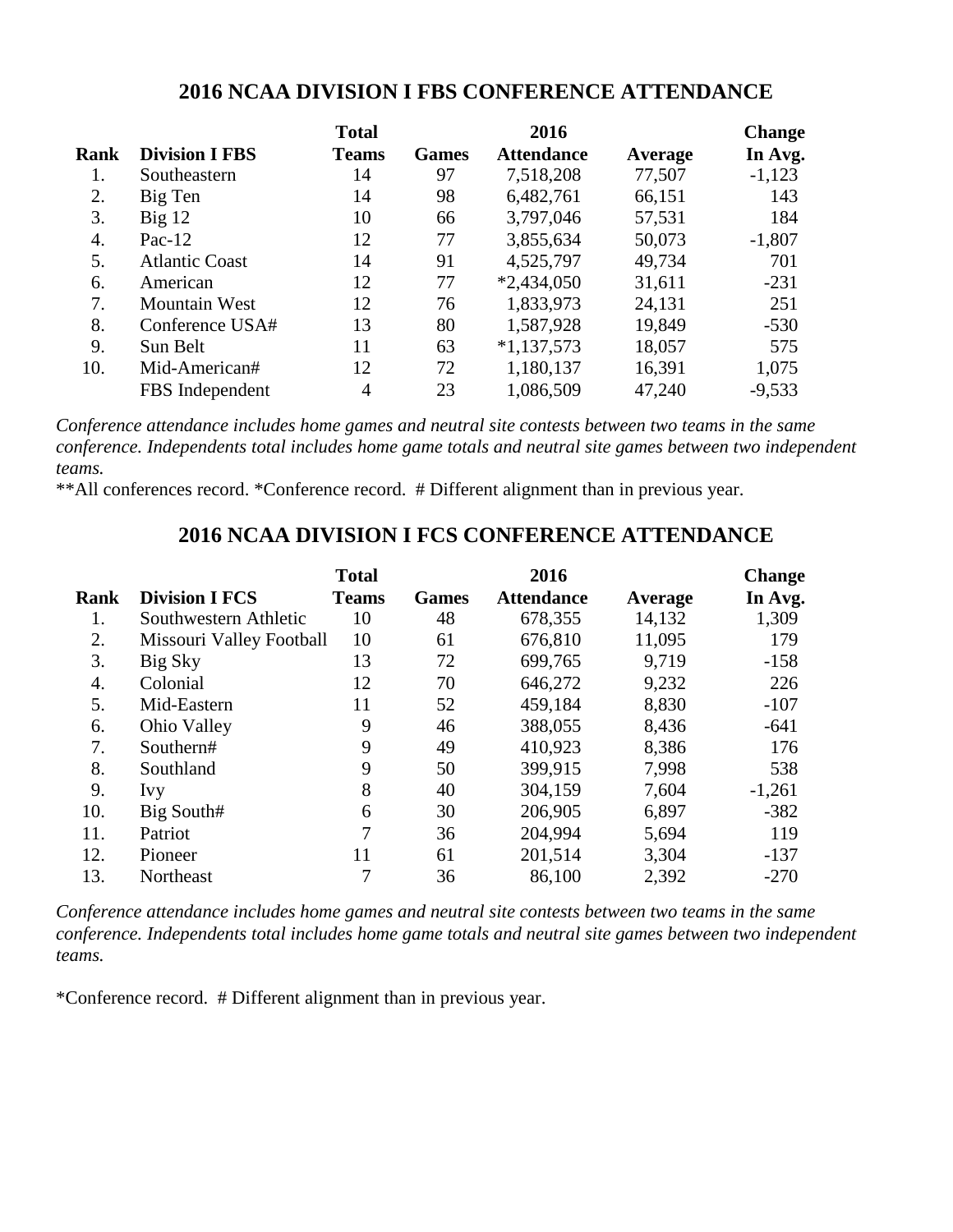### **2016 NCAA DIVISION II FOOTBALL CONFERENCE ATTENDANCE**

|      |                           | <b>Total</b> |              | 2016              |         | <b>Change</b> |
|------|---------------------------|--------------|--------------|-------------------|---------|---------------|
| Rank | <b>Division II</b>        | <b>Teams</b> | <b>Games</b> | <b>Attendance</b> | Average | In Avg.       |
| 1.   | Southern Intercollegiate# | 10           | 49           | 376,763           | 7,689   | 1,615         |
| 2.   | Lone Star#                | 10           | 51           | 280,018           | 5,491   | $-376$        |
| 3.   | Mid-America               | 12           | 70           | 371,942           | 5,313   | 102           |
| 4.   | Gulf South#               | 9            | 50           | 252,478           | 5,050   | $-316$        |
| 5.   | Great Lakes Intercol.#    | 14           | 82           | 285,489           | 3,482   | 389           |
| 6.   | <b>Great American</b>     | 11           | 61           | 211,361           | 3,465   | 460           |
| 7.   | Great Northwest#          | 5            | 23           | 78,285            | 3,404   | 322           |
| 8.   | Central Intercollegiate   | 12           | 58           | 178,839           | 3,083   | $-79$         |
| 9.   | South Atlantic            | 8            | 47           | 132,960           | 2,829   | 284           |
| 10.  | Northern Sun              | 16           | 90           | 245,161           | 2,724   | 8             |
| 11.  | <b>Great Lakes Valley</b> | 9            | 50           | 135,692           | 2,714   | 457           |
| 12.  | Pennsylvania              | 16           | 86           | 212,537           | 2,471   | $-138$        |
| 13.  | Rocky Mountain#           | 11           | 62           | 142,578           | 2,300   | 37            |
| 14.  | Northeast-10              | 10           | 56           | 111,409           | 1,989   | 362           |
| 15.  | <b>Mountain East</b>      | 11           | 61           | 110,420           | 1,810   | 9             |
|      | Independents              | 6            | 28           | 71,202            | 2,543   | 413           |

*Conference attendance includes home games and neutral site contests between two teams in the same conference or neutral site games against non-NCAA teams. Independents total includes home game totals and neutral site games between two independent teams.* 

# Different alignment than in prior year.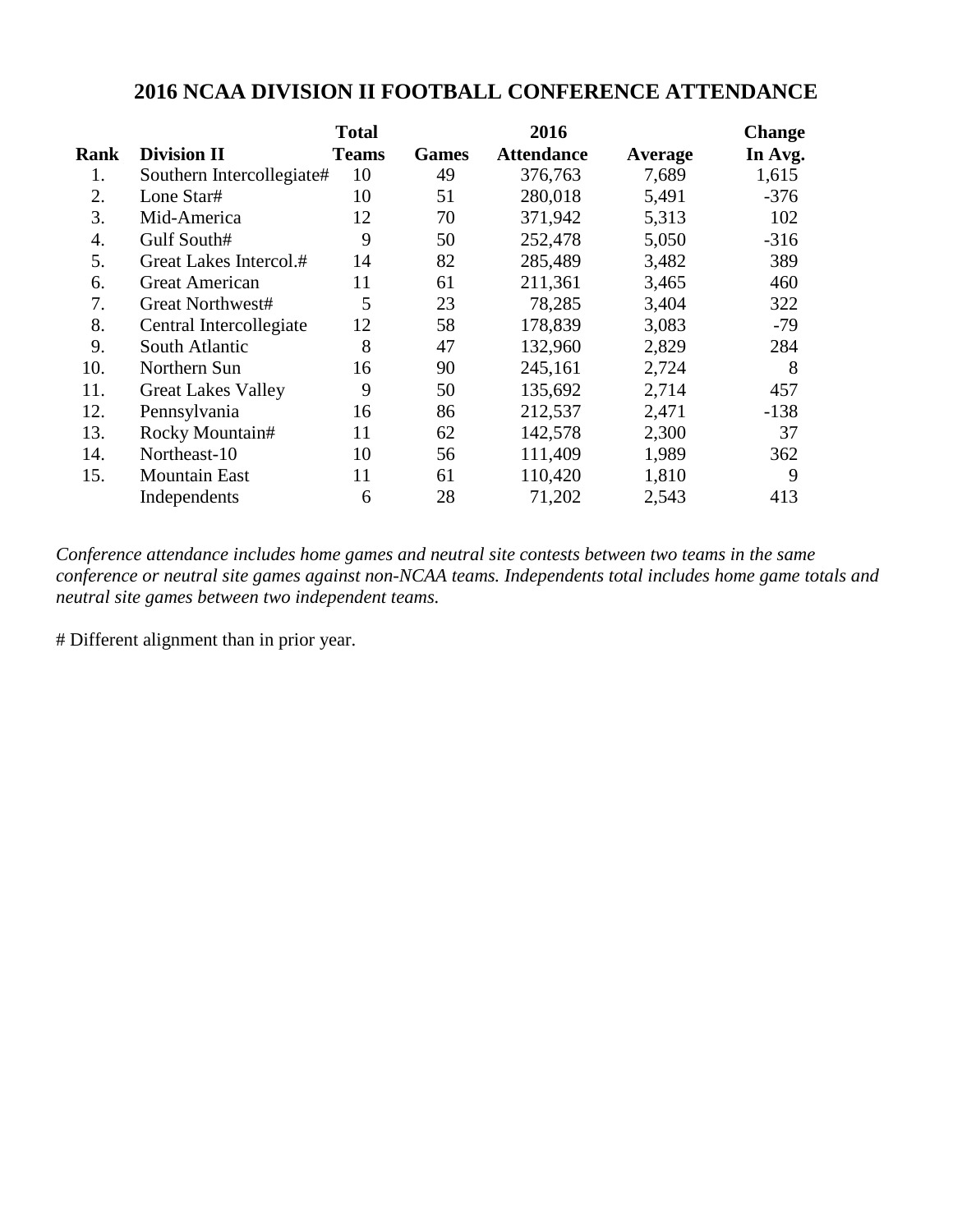### **2016 NCAA DIVISION III FOOTBALL CONFERENCE ATTENDANCE**

|             |                                 | <b>Total</b>   |              | 2016              |         | <b>Change</b> |
|-------------|---------------------------------|----------------|--------------|-------------------|---------|---------------|
| <b>Rank</b> | <b>Division III</b>             | <b>Teams</b>   | <b>Games</b> | <b>Attendance</b> | Average | In Avg.       |
| 1.          | Minnesota Intercollegiate       | 9              | 49           | 156,449           | 3,193   | $-93$         |
| 2.          | <b>American Southwest</b>       | 6              | 35           | 109,014           | 3,115   | 324           |
| 3.          | Wisconsin Intercollegiate       | 8              | 44           | 128,929           | 2,930   | 238           |
| 4.          | Ohio Athletic                   | 10             | 50           | 128,973           | 2,579   | 183           |
| 5.          | Empire 8                        | 9              | 47           | 118,974           | 2,531   | 612           |
| 6.          | Old Dominion                    | 8              | 39           | 96,930            | 2,485   | $-286$        |
| 7.          | New England Small Col.          | 10             | 40           | 98,755            | 2,469   | 313           |
| 8.          | Iowa Intercollegiate#           | 9              | 45           | 105,166           | 2,337   | $-246$        |
| 9.          | Centennial                      | 10             | 53           | 123,264           | 2,326   | $-84$         |
| 10.         | Michigan Intercollegiate        | $\tau$         | 35           | 78,380            | 2,239   | $-132$        |
| 11.         | Illinois & Wisconsin#           | 9              | 49           | 103,744           | 2,117   | 181           |
| 12.         | Southern Athletic#              | 9              | 46           | 90,525            | 1,968   | $-342$        |
| 13.         | Southern Collegiate Athl.       | $\overline{4}$ | 20           | 39,086            | 1,954   | 78            |
| 14.         | <b>North Coast</b>              | 10             | 49           | 94,978            | 1,938   | 76            |
| 15.         | New Jersey Athletic#            | 10             | 50           | 95,702            | 1,914   | 58            |
| 16.         | Presidents' Athletic            | 11             | 56           | 105,829           | 1,890   | $-42$         |
| 17.         | <b>USA South</b>                | 8              | 38           | 69,690            | 1,834   | 360           |
| 18.         | Southern California Intercol. 8 |                | 36           | 65,154            | 1,810   | 122           |
| 19.         | Northwest                       | 8              | 37           | 66,185            | 1,789   | $-99$         |
| 20.         | Middle Atlantic                 | 10             | 52           | 92,952            | 1,788   | $-317$        |
| 21.         | <b>Heartland Collegiate</b>     | 9              | 46           | 74,603            | 1,622   | 154           |
| 22.         | <b>Liberty League</b>           | 8              | 40           | 58,100            | 1,453   | $-68$         |
| 23.         | New England FB                  | 8              | 42           | 58,107            | 1,384   | 54            |
| 24.         | Eastern Collegiate FB           | 8              | 41           | 55,321            | 1,349   | 225           |
| 25.         | <b>MASCAC</b>                   | 9              | 45           | 55,035            | 1,223   | $-217$        |
| 26.         | Midwest Conference#             | 11             | 55           | 63,710            | 1,158   | $-77$         |
| 27.         | Northern Athletics              | 7              | 35           | 30,405            | 869     | 44            |
| 28.         | <b>Upper Midwest</b>            | 9              | 44           | 35,654            | 810     | 54            |
|             | Independents                    | $\overline{2}$ | 9            | 3,259             | 362     | $-514$        |

*Conference attendance includes home games and neutral site contests between two teams in the same conference. Independents total includes home game totals and neutral site games between two independent teams.* 

# Different alignment than in prior year.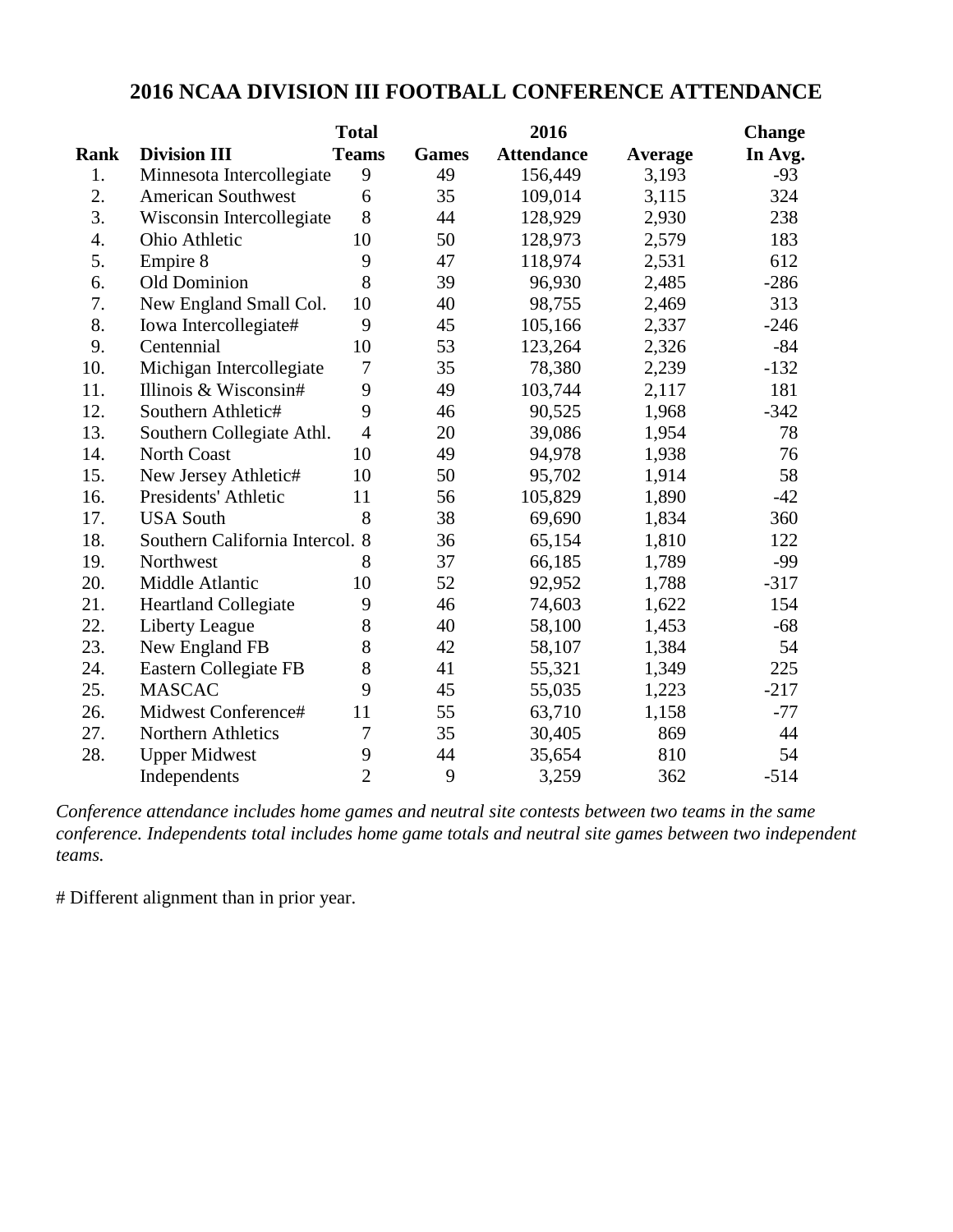# **2016 NCAA DIVISION I FBS TEAM-BY-TEAM HOME ATTENDANCE**

| <b>School</b>         |                  | <b>G</b> Attendance Average |         | <b>School</b>       |                  | <b>G</b> Attendance Average |         |
|-----------------------|------------------|-----------------------------|---------|---------------------|------------------|-----------------------------|---------|
| Air Force             | 6                | 177,519                     | 29,587  | Marshall            | 7                | 173,319                     | 24,760  |
| Akron                 | 6                | 62,021                      | 10,337  | Maryland            | 6                | 237,690                     | 39,615  |
| Alabama               | 7                | 712,747                     | 101,821 | Massachusetts       | 6                | 87,059                      | 14,510  |
| Appalachian St.       | 6                | 156,916                     | 26,153  | Memphis             | 7                | 261,419                     | 37,346  |
| Arizona               | 7                | 338,017                     | 48,288  | Miami (FL)          | 6                | 351,434                     | 58,572  |
| Arizona St.           | 6                | 286,417                     | 47,736  | Miami (OH)          | 6                | 102,657                     | 17,110  |
| Arkansas              | 7                | 487,067                     | 69,581  | Michigan            | 8                | 883,741                     | 110,468 |
| Arkansas St.          | 6                | 136,200                     | 22,700  | Michigan St.        | 7                | 522,666                     | 74,667  |
| Army West Point       | 5                | 163,267                     | 32,653  | Middle Tenn.        | 5                | 86,215                      | 17,243  |
| Auburn                | 8                | 695,498                     | 86,937  | Minnesota           | 7                | 306,697                     | 43,814  |
| Ball St.              | 5                | 38,946                      | 7,789   | Mississippi St.     | $\boldsymbol{6}$ | 349,904                     | 58,317  |
| <b>Baylor</b>         | 6                | 275,029                     | 45,838  | Missouri            | 7                | 365,651                     | 52,236  |
| Boise St.             | 6                | 205,640                     | 34,273  | Navy                | 6                | 189,425                     | 31,571  |
| <b>Boston College</b> | 6                | 192,942                     | 32,157  | Nebraska            | 7                | 631,402                     | 90,200  |
| <b>Bowling Green</b>  | 6                | 90,838                      | 15,140  | Nevada              | 6                | 111,003                     | 18,501  |
| <b>Buffalo</b>        | 6                | 104,957                     | 17,493  | New Mexico          | 7                | 141,938                     | 20,277  |
| <b>BYU</b>            | 6                | 351,413                     | 58,569  | New Mexico St.      | 5                | 47,725                      | 9,545   |
| California            | 6                | 279,769                     | 46,628  | North Carolina      | 6                | 301,500                     | 50,250  |
| Central Mich.         | 6                | 104,447                     | 17,408  | North Carolina St.  | 7                | 402,479                     | 57,497  |
| Charlotte             | 6                | 85,154                      | 14,192  | North Texas         | 6                | 119,269                     | 19,878  |
| Cincinnati            | 7                | 235,095                     | 33,585  | Northern Ill.       | 5                | 55,095                      | 11,019  |
| Clemson               | 7                | 566,787                     | 80,970  | Northwestern        | $\tau$           | 243,586                     | 34,798  |
| Colorado              | 6                | 279,652                     | 46,609  | Notre Dame          | 6                | 484,770                     | 80,795  |
| Colorado St.          | 6                | 165,598                     | 27,600  | Ohio                | 6                | 127,139                     | 21,190  |
| Duke                  | 6                | 179,369                     | 29,895  | Ohio St.            | 7                | 750,944                     | 107,278 |
| East Carolina         | 6                | 264,680                     | 44,113  | Oklahoma            | 6                | 521,142                     | 86,857  |
| Eastern Mich.         | 6                | 106,064                     | 17,677  | Oklahoma St.        | 7                | 376,695                     | 53,814  |
| <b>FIU</b>            | 7                | 117,526                     | 16,789  | Old Dominion        | 6                | 120,708                     | 20,118  |
| Fla. Atlantic         | 6                | 60,437                      | 10,073  | Ole Miss            | 7                | 454,368                     | 64,910  |
| Florida               | 5                | 439,229                     | 87,846  |                     | 6                | 328,062                     | 54,677  |
| Florida St.           | 6                | 460,801                     |         | Oregon              | 7                | 263,357                     |         |
|                       |                  |                             | 76,800  | Oregon St.          |                  |                             | 37,622  |
| Fresno St.            | 6                | 152,960                     | 25,493  | Penn St.            | 7                | 701,800                     | 100,257 |
| Ga. Southern          | 5                | 104,095                     | 20,819  | Pittsburgh          | $\tau$           | 322,531                     | 46,076  |
| Georgia               | 6                | 556,476                     | 92,746  | Purdue              | 7                | 241,158                     | 34,451  |
| Georgia St.           | 6                | 90,617                      | 15,103  | Rice                | 6                | 128,551                     | 21,425  |
| Georgia Tech          | 7                | 332,518                     | 47,503  | Rutgers             | 7                | 313,629                     | 44,804  |
| Hawaii                | 7                | 170,299                     | 24,328  | San Diego St.       | 6                | 223,735                     | 37,289  |
| Houston               | 6                | 233,716                     | 38,953  | San Jose St.        | 6                | 92,515                      | 15,419  |
| Idaho                 | 5                | 55,948                      | 11,190  | <b>SMU</b>          | 6                | 142,272                     | 23,712  |
| Illinois              | $\boldsymbol{7}$ | 319,505                     | 45,644  | South Ala.          | 7                | 113,749                     | 16,250  |
| Indiana               | 7                | 301,190                     | 43,027  | South Carolina      | 7                | 538,441                     | 76,920  |
| Iowa                  | 7                | 487,591                     | 69,656  | South Fla.          | 7                | 262,772                     | 37,539  |
| Iowa St.              | 7                | 367,899                     | 52,557  | Southern California | 6                | 410,755                     | 68,459  |
| Kansas                | 6                | 154,969                     | 25,828  | Southern Miss.      | 6                | 171,525                     | 28,588  |
| Kansas St.            | 6                | 311,512                     | 51,919  | Stanford            | 6                | 264,853                     | 44,142  |
| Kent St.              | 6                | 65,387                      | 10,898  | Syracuse            | 6                | 196,828                     | 32,805  |
| Kentucky              | 7                | 375,500                     | 53,643  | <b>TCU</b>          | 7                | 316,179                     | 45,168  |
| La.-Monroe            | 5                | 67,057                      | 13,411  | Temple              | $\tau$           | 190,574                     | 27,225  |
| Louisiana             | 6                | 121,346                     | 20,224  | Tennessee           | $\tau$           | 706,776                     | 100,968 |
| Louisiana Tech        | 5                | 102,059                     | 20,412  | Texas               | 6                | 587,283                     | 97,881  |
| Louisville            | 6                | 324,391                     | 54,065  | Texas A&M           | 7                | 713,418                     | 101,917 |
| LSU                   | 7                | 708,618                     | 101,231 | Texas St.           | 6                | 108,717                     | 18,120  |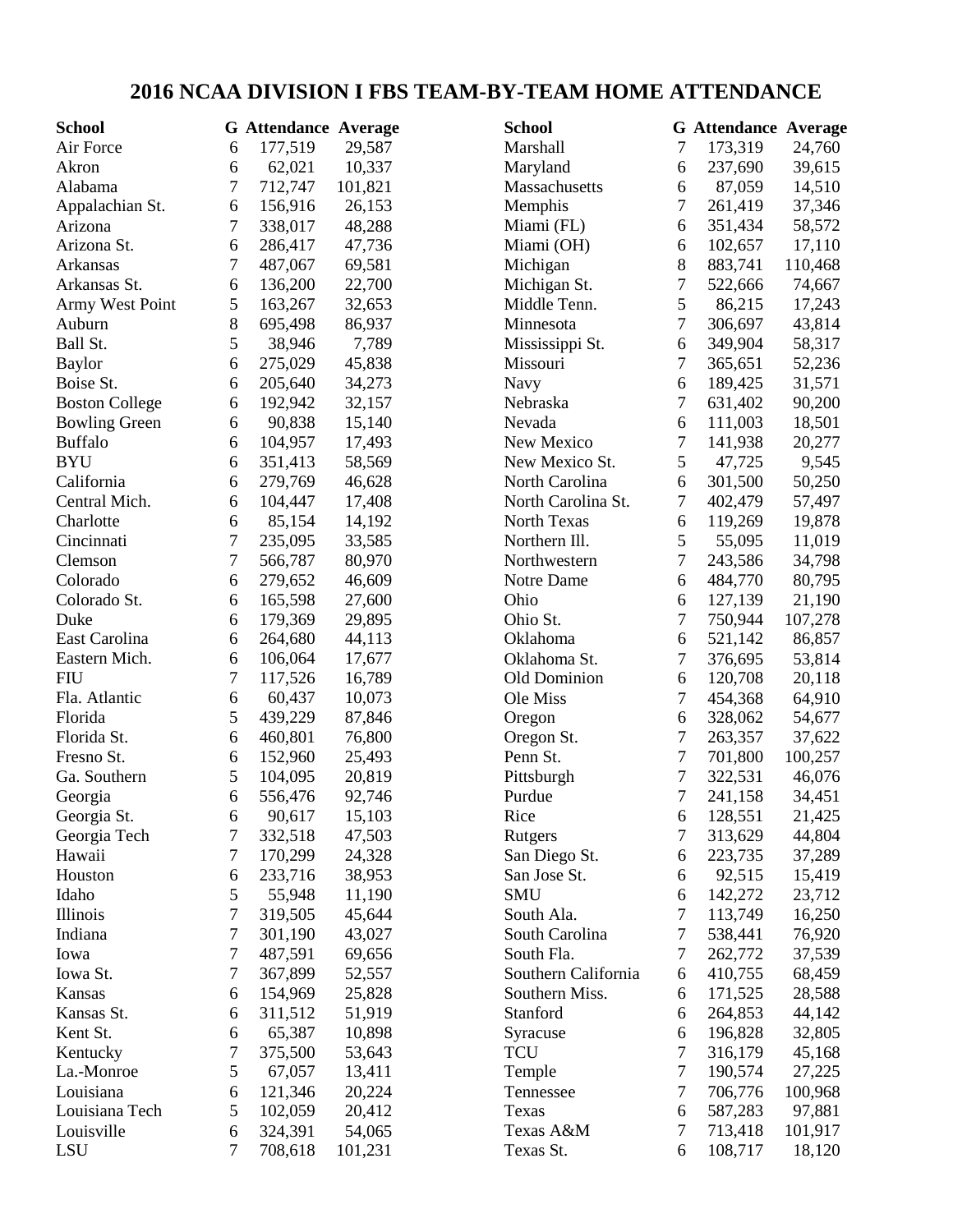| <b>School</b> |   | <b>G</b> Attendance Average |        | <b>School</b>      |   | <b>G</b> Attendance Average |        |
|---------------|---|-----------------------------|--------|--------------------|---|-----------------------------|--------|
| Texas Tech    | 6 | 349,498                     | 58,250 | <b>UTSA</b>        | 6 | 138,226                     | 23,038 |
| Toledo        | 6 | 123,766                     | 20,628 | Vanderbilt         | 6 | 187,451                     | 31,242 |
| Troy          | 6 | 135,203                     | 22,534 | Virginia           | 6 | 239,576                     | 39,929 |
| Tulane        | 6 | 136,310                     | 22,718 | Virginia Tech      | 6 | 378,259                     | 63,043 |
| Tulsa         | 6 | 115,404                     | 19,234 | <b>Wake Forest</b> |   | 185,192                     | 26,456 |
| <b>UCF</b>    | 6 | 214,814                     | 35,802 | Washington         |   | 452,123                     | 64,589 |
| <b>UCLA</b>   | 6 | 404,751                     | 67,459 | Washington St.     | 7 | 221,722                     | 31,675 |
| <b>UConn</b>  |   | 187,569                     | 26,796 | West Virginia      |   | 403,084                     | 57,583 |
| <b>UNLV</b>   | 6 | 110,336                     | 18,389 | Western Ky.        |   | 123,935                     | 17,705 |
| Utah          | 6 | 279,038                     | 46,506 | Western Mich.      | 6 | 143,025                     | 23,838 |
| Utah St.      | 6 | 114,814                     | 19,136 | Wisconsin          | 6 | 476,144                     | 79,357 |
| <b>UTEP</b>   |   | 161,004                     | 23,001 | Wyoming            |   | 148,860                     | 21,266 |

## **2016 NCAA DIVISION I FCS TEAM-BY-TEAM HOME ATTENDANCE**

| <b>School</b>      |                | <b>G</b> Attendance Average |        | <b>School</b>           |                | <b>G</b> Attendance Average |        |
|--------------------|----------------|-----------------------------|--------|-------------------------|----------------|-----------------------------|--------|
| Alabama A&M        | $\overline{4}$ | 29,135                      | 7,284  | Hampton                 | $\mathfrak s$  | 32,685                      | 6,537  |
| Alabama St.        | 5              | 38,674                      | 7,735  | Harvard                 | 5              | 73,709                      | 14,742 |
| Albany (NY)        | 6              | 35,565                      | 5,928  | <b>Holy Cross</b>       | $\overline{4}$ | 28,845                      | 7,211  |
| Alcorn             | 5              | 71,716                      | 14,343 | <b>Houston Baptist</b>  | 5              | 16,379                      | 3,276  |
| Ark.-Pine Bluff    | $\overline{4}$ | 19,538                      | 4,885  | Howard                  | 4              | 11,354                      | 2,839  |
| <b>Austin Peay</b> | 5              | 30,587                      | 6,117  | Idaho St.               | 5              | 29,293                      | 5,859  |
| Bethune-Cookman    | 4              | 25,138                      | 6,285  | Illinois St.            | 6              | 60,937                      | 10,156 |
| <b>Brown</b>       | 5              | 22,095                      | 4,419  | Indiana St.             | 5              | 25,763                      | 5,153  |
| <b>Bryant</b>      | 5              | 19,136                      | 3,827  | Jackson St.             | 5              | 98,298                      | 19,660 |
| <b>Bucknell</b>    | 5              | 16,618                      | 3,324  | Jacksonville            | 5              | 9,247                       | 1,849  |
| <b>Butler</b>      | 5              | 20,532                      | 4,106  | Jacksonville St.        | $\overline{7}$ | 123,030                     | 17,576 |
| Cal Poly           | 6              | 45,423                      | 7,571  | <b>James Madison</b>    | $8\,$          | 158,754                     | 19,844 |
| Campbell           | 6              | 33,138                      | 5,523  | Kennesaw St.            | 6              | 46,608                      | 7,768  |
| Central Ark.       | 6              | 46,998                      | 7,833  | Lafayette               | 5              | 36,682                      | 7,336  |
| Central Conn. St.  | 5              | 14,726                      | 2,945  | <b>Lamar University</b> | 6              | 44,574                      | 7,429  |
| Charleston So.     | 5              | 13,560                      | 2,712  | Lehigh                  | 5              | 32,634                      | 6,527  |
| Chattanooga        | 7              | 62,204                      | 8,886  | Liberty                 | 6              | 98,259                      | 16,377 |
| Colgate            | 4              | 24,318                      | 6,080  | Maine                   | 5              | 39,686                      | 7,937  |
| Columbia           | 5              | 26,062                      | 5,212  | Marist                  | 6              | 13,241                      | 2,207  |
| Cornell            | 5              | 37,227                      | 7,445  | McNeese                 | 6              | 63,058                      | 10,510 |
| Dartmouth          | 5              | 28,190                      | 5,638  | Mercer                  | 5              | 56,186                      | 11,237 |
| Davidson           | 5              | 17,643                      | 3,529  | Mississippi Val.        | $\overline{4}$ | 11,681                      | 2,920  |
| Dayton             | 6              | 17,495                      | 2,916  | Missouri St.            | 5              | 50,485                      | 10,097 |
| Delaware           | 5              | 82,390                      | 16,478 | Monmouth                | 3              | 9,517                       | 3,172  |
| Delaware St.       | 5              | 9,873                       | 1,975  | Montana                 | 6              | 152,261                     | 25,377 |
| <b>Drake</b>       | 6              | 12,980                      | 2,163  | Montana St.             | 6              | 107,442                     | 17,907 |
| Duquesne           | 6              | 9,325                       | 1,554  | Morehead St.            | 6              | 34,415                      | 5,736  |
| Eastern Ill.       | 5              | 29,067                      | 5,813  | Morgan St.              | 5              | 22,067                      | 4,413  |
| Eastern Ky.        | 5              | 40,400                      | 8,080  | Murray St.              | 5              | 30,840                      | 6,168  |
| Eastern Wash.      | 8              | 67,477                      | 8,435  | N.C. A&T                | 5              | 72,360                      | 14,472 |
| Elon               | 6              | 42,878                      | 7,146  | N.C. Central            | 5              | 41,211                      | 8,242  |
| <b>ETSU</b>        | 6              | 46,009                      | 7,668  | New Hampshire           | 6              | 57,782                      | 9,630  |
| Florida A&M        | 4              | 78,839                      | 19,710 | Nicholls St.            | 5              | 37,158                      | 7,432  |
| Fordham            | 6              | 32,493                      | 5,416  | Norfolk St.             | 5              | 48,717                      | 9,743  |
| Furman             | 5              | 28,855                      | 5,771  | North Dakota            | 6              | 59,665                      | 9,944  |
| Gardner-Webb       | 6              | 25,767                      | 4,295  | North Dakota St.        | 9              | 167,002                     | 18,556 |
| Georgetown         | 6              | 12,029                      | 2,005  | Northern Ariz.          | 5              | 39,549                      | 7,910  |
| Grambling          | $\overline{2}$ | 32,669                      | 16,335 | Northern Colo.          | 5              | 24,477                      | 4,895  |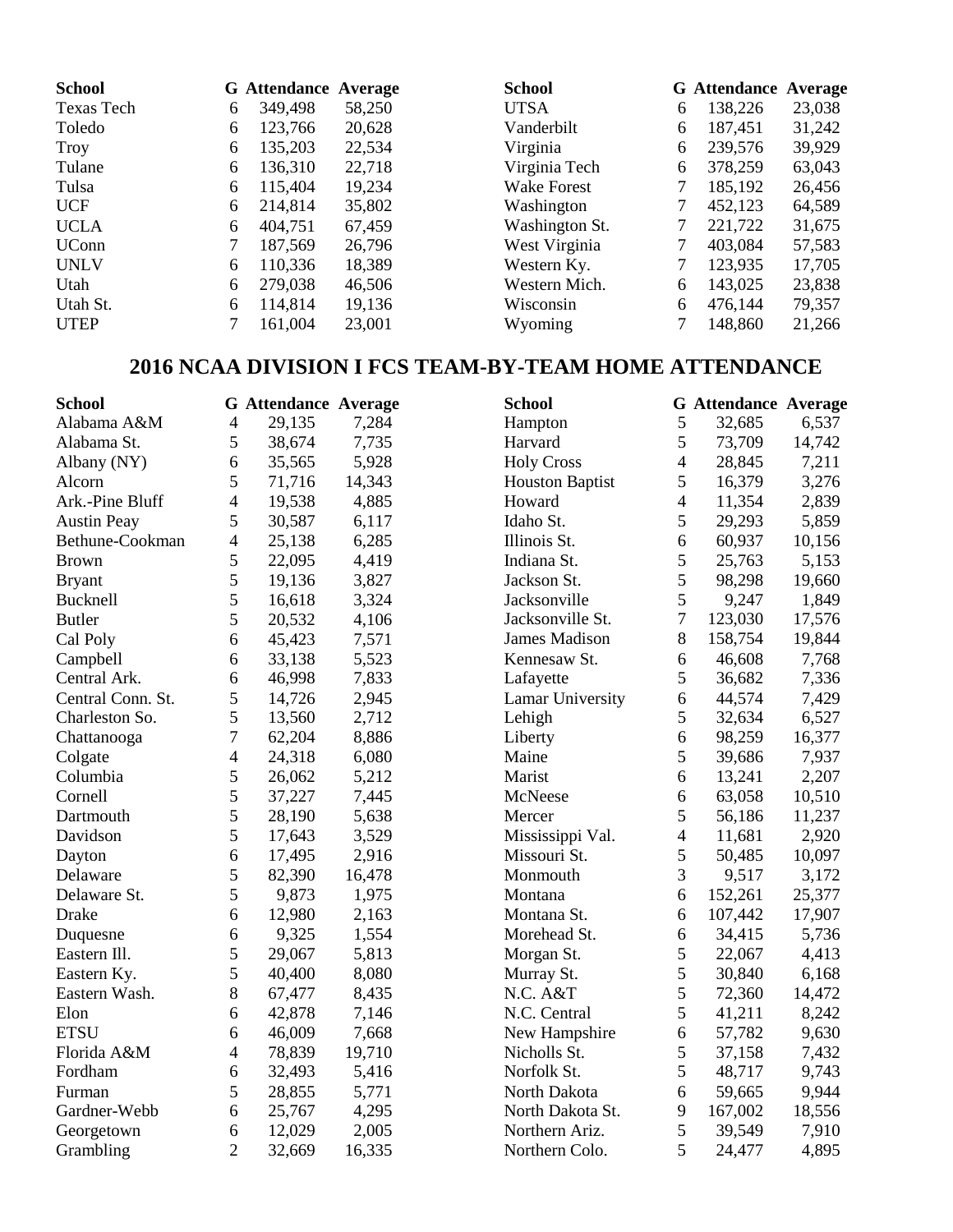| <b>School</b>        |   | <b>G</b> Attendance Average |        | <b>School</b>         |   | <b>G</b> Attendance Average |        |
|----------------------|---|-----------------------------|--------|-----------------------|---|-----------------------------|--------|
| Northwestern St.     | 5 | 39,714                      | 7,943  | Southern U.           | 4 | 54,711                      | 13,678 |
| Penn                 | 5 | 27,948                      | 5,590  | Southern Utah         | 5 | 41,276                      | 8,255  |
| Portland St.         | 5 | 22,948                      | 4,590  | <b>Stetson</b>        | 6 | 20,629                      | 3,438  |
| Prairie View         | 4 | 48,777                      | 12,194 | <b>Stony Brook</b>    | 6 | 41,719                      | 6,953  |
| Presbyterian         | 4 | 13,194                      | 3,299  | Tennessee St.         | 4 | 55,113                      | 13,778 |
| Princeton            | 5 | 44,951                      | 8,990  | Tennessee Tech        | 5 | 33,765                      | 6,753  |
| Rhode Island         | 5 | 19,839                      | 3,968  | <b>Texas Southern</b> | 5 | 26,855                      | 5,371  |
| Richmond             | 7 | 55,481                      | 7,926  | The Citadel           | 6 | 70,363                      | 11,727 |
| <b>Robert Morris</b> | 5 | 10,055                      | 2,011  | Towson                | 5 | 28,514                      | 5,703  |
| Sacramento St.       | 5 | 34,351                      | 6,870  | <b>UC</b> Davis       | 5 | 31,931                      | 6,386  |
| <b>Sacred Heart</b>  | 5 | 11,876                      | 2,375  | <b>UNI</b>            | 5 | 60,613                      | 12,123 |
| Saint Francis (PA)   | 4 | 6,468                       | 1,617  | <b>UT</b> Martin      | 5 | 18,440                      | 3,688  |
| Sam Houston St.      | 6 | 47,638                      | 7,940  | Valparaiso            | 5 | 10,171                      | 2,034  |
| Samford              | 5 | 29,486                      | 5,897  | Villanova             | 6 | 32,826                      | 5,471  |
| San Diego            | 5 | 12,023                      | 2,405  | VMI                   | 4 | 24,765                      | 6,191  |
| Savannah St.         | 4 | 17,907                      | 4,477  | Wagner                | 6 | 14,514                      | 2,419  |
| SFA                  | 5 | 49,239                      | 9,848  | Weber St.             | 5 | 43,672                      | 8,734  |
| South Carolina St.   | 4 | 40,593                      | 10,148 | Western Caro.         | 5 | 52,323                      | 10,465 |
| South Dakota         | 5 | 44,174                      | 8,835  | Western Ill.          | 5 | 24,549                      | 4,910  |
| South Dakota St.     | 7 | 96,268                      | 13,753 | William & Mary        | 5 | 50,838                      | 10,168 |
| Southeast Mo. St.    | 5 | 26,813                      | 5,363  | Wofford               | 6 | 40,732                      | 6,789  |
| Southeastern La.     | 5 | 27,746                      | 5,549  | Yale                  | 5 | 43,977                      | 8,795  |
| Southern Ill.        | 6 | 47,511                      | 7,919  | Youngstown St.        | 8 | 99,508                      | 12,439 |

### **2016 NCAA DIVISION II TEAM-BY-TEAM FOOTBALL ATTENDANCE**

| <b>School</b>            |                | <b>G</b> Attendance Average |       | <b>School</b>           |   | <b>G</b> Attendance Average |       |
|--------------------------|----------------|-----------------------------|-------|-------------------------|---|-----------------------------|-------|
| Adams St.                | 5              | 4,492                       | 898   | Chadron St.             | 6 | 14,840                      | 2,473 |
| Albany St. (GA)          | 3              | 24,170                      | 8,057 | Charleston (WV)         | 5 | 7,062                       | 1,412 |
| <b>Alderson Broaddus</b> | $\overline{4}$ | 5,391                       | 1,348 | Cheyney                 | 5 | 4,577                       | 915   |
| American Int'l           | 6              | 7,795                       | 1,299 | Chowan                  | 6 | 15,012                      | 2,502 |
| Angelo St.               | 4              | 14,842                      | 3,711 | Clarion                 | 6 | 12,586                      | 2,098 |
| Ark.-Monticello          | 6              | 13,553                      | 2,259 | Clark Atlanta           | 5 | 28,284                      | 5,657 |
| Arkansas Tech            | 5              | 28,124                      | 5,625 | Colo. Sch. of Mines     | 6 | 20,095                      | 3,349 |
| Ashland                  | 5              | 15,694                      | 3,139 | Colorado Mesa           | 6 | 14,771                      | 2,462 |
| Assumption               | 5              | 10,797                      | 2,159 | Colorado St.-Pueblo     | 6 | 34,728                      | 5,788 |
| Augustana (SD)           | 5              | 24,734                      | 4,947 | Concord                 | 5 | 6,668                       | 1,334 |
| Azusa Pacific            | 5              | 23,281                      | 4,656 | Concordia-St. Paul      | 5 | 10,315                      | 2,063 |
| Bemidji St.              | 6              | 16,438                      | 2,740 | Delta St.               | 6 | 35,808                      | 5,968 |
| Benedict                 | 5              | 32,451                      | 6,490 | Dixie St.               | 5 | 16,190                      | 3,238 |
| Bentley                  | 6              | 10,425                      | 1,738 | <b>East Central</b>     | 6 | 17,987                      | 2,998 |
| <b>Black Hills St.</b>   | 6              | 7,220                       | 1,203 | <b>East Stroudsburg</b> | 5 | 8,085                       | 1,617 |
| Bloomsburg               | 5              | 14,741                      | 2,948 | Eastern N.M.            | 6 | 12,740                      | 2,123 |
| Bowie St.                | 5              | 9,869                       | 1,974 | Edinboro                | 5 | 20,290                      | 4,058 |
| <b>Brevard</b>           | 6              | 7,353                       | 1,226 | Elizabeth City St.      | 3 | 16,600                      | 5,533 |
| California (PA)          | 8              | 27,053                      | 3,382 | Emporia St.             | 6 | 34,243                      | 5,707 |
| Carson-Newman            | 5              | 17,206                      | 3,441 | Fairmont St.            | 6 | 8,216                       | 1,369 |
| Catawba                  | 5              | 12,759                      | 2,552 | Fayetteville St.        | 5 | 18,637                      | 3,727 |
| Central Mo.              | 6              | 38,617                      | 6,436 | Ferris St.              | 8 | 26,648                      | 3,331 |
| Central Okla.            | 6              | 23,989                      | 3,998 | Findlay                 | 6 | 8,644                       | 1,441 |
| Central St. (OH)         | 4              | 14,876                      | 3,719 | Florida Tech            | 5 | 14,843                      | 2,969 |
| Central Wash.            | 5              | 20,630                      | 4,126 | Fort Hays St.           | 5 | 18,495                      | 3,699 |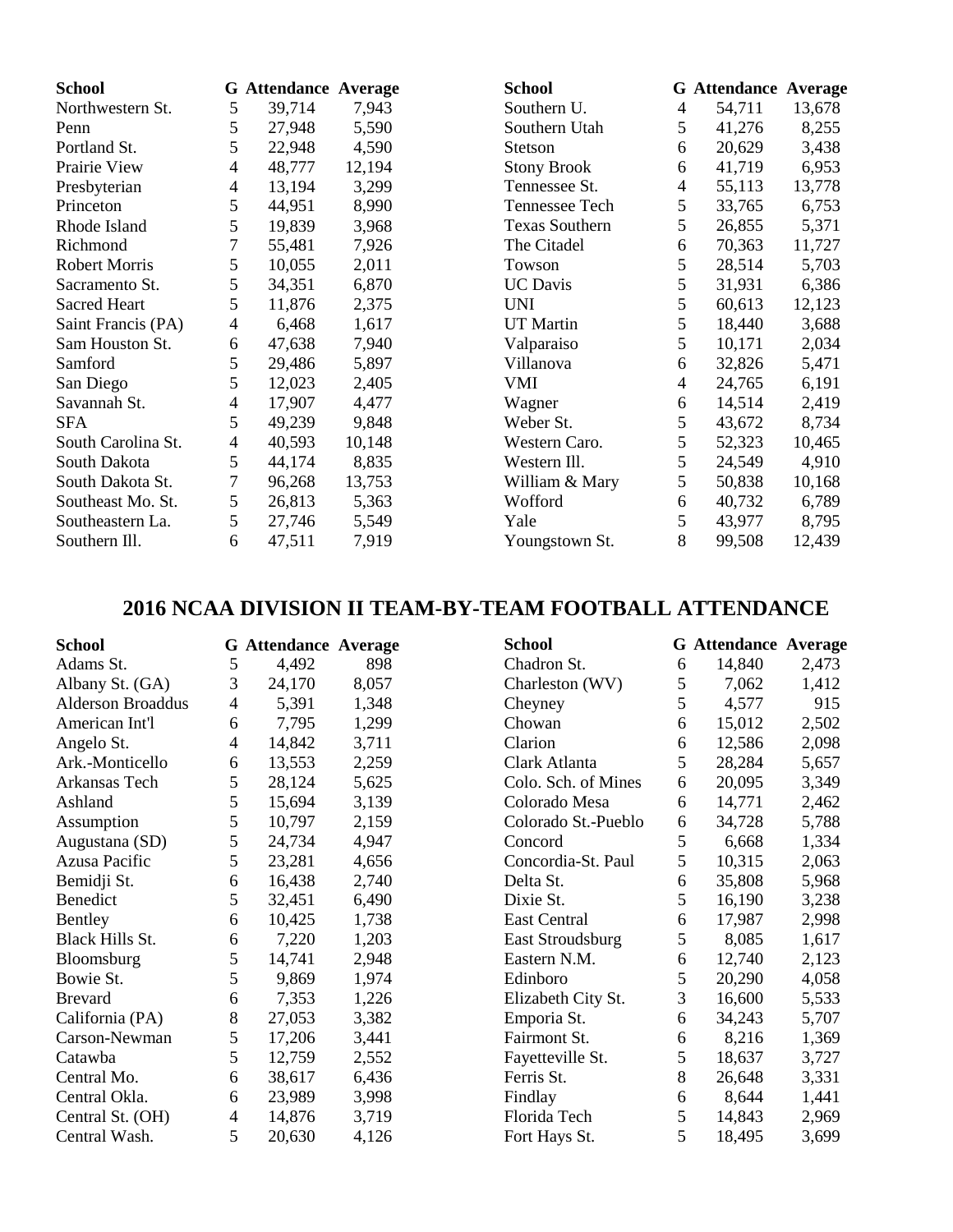| <b>School</b>       |                | <b>G</b> Attendance Average |        | <b>School</b>             |                | <b>G</b> Attendance Average |        |
|---------------------|----------------|-----------------------------|--------|---------------------------|----------------|-----------------------------|--------|
| Fort Lewis          | 6              | 9,088                       | 1,515  | Northwestern Okla.        | 5              | 10,953                      | 2,191  |
| Fort Valley St.     | 3              | 26,549                      | 8,850  | Northwood                 | 5              | 9,608                       | 1,922  |
| Gannon              | 6              | 7,364                       | 1,227  | Notre Dame (OH)           | 5              | 5,727                       | 1,145  |
| Glenville St.       | 6              | 9,322                       | 1,554  | Ohio Dominican            | 5              | 8,214                       | 1,643  |
| Grand Valley St.    | 8              | 100,388                     | 12,549 | Okla. Panhandle           | $\overline{4}$ | 3,955                       | 989    |
| Harding             | 7              | 22,307                      | 3,187  | <b>Ouachita Baptist</b>   | 5              | 15,528                      | 3,106  |
| Henderson St.       | 6              | 35,331                      | 5,889  | Pace                      | 5              | 6,076                       | 1,215  |
| Hillsdale           | 6              | 10,225                      | 1,704  | Pittsburg St.             | 5              | 48,060                      | 9,612  |
| Humboldt St.        | 5              | 20,006                      | 4,001  | Quincy                    | 5              | 14,710                      | 2,942  |
| Indiana (PA)        | 5              | 12,807                      | 2,561  | <b>Saginaw Valley</b>     | 5              | 32,462                      | 6,492  |
| Johnson C. Smith    | 4              | 9,002                       | 2,251  | Saint Augustine's         | $\overline{4}$ | 7,026                       | 1,757  |
| Kentucky St.        | 4              | 5,354                       | 1,339  | Seton Hill                | 5              | 7,113                       | 1,423  |
| Kutztown            | 5              | 13,634                      | 2,727  | Shaw                      | 6              | 14,440                      | 2,407  |
| Ky. Wesleyan        | 5              | 2,150                       | 430    | Shepherd                  | 7              | 37,198                      | 5,314  |
| Lake Erie           | 5              | 4,409                       | 882    | Shippensburg              | 5              | 22,515                      | 4,503  |
| Lane                | 5              | 6,128                       | 1,226  | Shorter                   | 5              | 4,800                       | 960    |
| Lenoir-Rhyne        | 7              | 30,821                      | 4,403  | Simon Fraser              | $\overline{4}$ | 2,814                       | 704    |
| Limestone           | 5              | 14,589                      | 2,918  | <b>Sioux Falls</b>        | 8              | 13,617                      | 1,702  |
| Lincoln (MO)        | 6              | 13,328                      | 2,221  | <b>Slippery Rock</b>      | 6              | 19,612                      | 3,269  |
| Lincoln (PA)        | 5              | 7,500                       | 1,500  | <b>South Dakota Mines</b> | 6              | 11,483                      | 1,914  |
| Lindenwood (MO)     | 5              | 13,442                      | 2,688  | Southeastern Okla.        | 5              | 14,797                      | 2,959  |
| <b>LIU</b> Post     | 8              | 27,864                      | 3,483  | Southern Ark.             | $\overline{4}$ | 20,186                      | 5,047  |
| Livingstone         | 4              | 9,068                       | 2,267  | Southern Conn. St.        | 5              | 8,250                       | 1,650  |
| Lock Haven          | 5              | 6,884                       | 1,377  | <b>Southern Nazarene</b>  | 5              | 7,625                       | 1,525  |
| Malone              | 3              | 4,600                       | 1,533  | Southwest Baptist         | 6              | 14,461                      | 2,410  |
| Mars Hill           | 5              | 12,286                      | 2,457  | Southwest Minn. St.       | 6              | 14,462                      | 2,410  |
| Mary                | 5              | 16,114                      | 3,223  | Southwestern Okla.        | 6              | 19,959                      | 3,327  |
| McKendree           | 6              | 8,664                       | 1,444  | St. Anselm                | 5              | 6,031                       | 1,206  |
| Mercyhurst          | 5              | 9,374                       | 1,875  | St. Cloud St.             | 5              | 15,511                      | 3,102  |
| Merrimack           | 6              | 8,705                       | 1,451  | St. Joseph's (IN)         | 6              | 12,978                      | 2,163  |
| Michigan Tech       | 5              | 11,621                      | 2,324  | Stonehill                 | 5              | 9,127                       | 1,825  |
| Midwestern St.      | 4              | 33,452                      | 8,363  | Tarleton St.              | 6              | 34,629                      | 5,772  |
| Miles               | $\overline{c}$ | 19,248                      | 9,624  | Tex. A&M-Commerce         | 5              | 39,908                      | 7,982  |
| Millersville        | 5              | 10,821                      | 2,164  | Tex. A&M-Kingsville       | 6              | 51,417                      | 8,570  |
| Minn. Duluth        | 6              | 24,917                      | 4,153  | Tex. Permian Basin        | 7              | 58,289                      | 8,327  |
| Minn.-Crookston     | 5              | 3,939                       | 788    | Tiffin                    | 6              | 11,499                      | 1,917  |
| Minnesota St.       | 6              | 25,164                      | 4,194  | Truman                    | 6              | 20,734                      | 3,456  |
| Minot St.           | 6              | 8,963                       | 1,494  | Tusculum                  | 6              | 14,427                      | 2,405  |
| Mississippi Col.    | 6              | 26,350                      | 4,392  | Tuskegee                  | 4              | 40,518                      | 10,130 |
| Missouri S&T        | 5              | 13,550                      | 2,710  | UIndy                     | 5              | 30,452                      | 6,090  |
| Mo. Southern St.    | 6              | 27,725                      | 4,621  | <b>UNC</b> Pembroke       | 5              | 26,167                      | 5,233  |
| Mo. Western St.     | 5              | 25,764                      | 5,153  | <b>Upper Iowa</b>         | 5              | 7,354                       | 1,471  |
| Morehouse           | 4              |                             | 8,370  | Urbana                    | 6              | 6,824                       | 1,137  |
| <b>MSU</b> Moorhead |                | 33,480<br>9,694             | 1,616  | UVa-Wise                  | $\mathfrak s$  | 8,211                       | 1,642  |
|                     | 6<br>5         |                             | 500    | Valdosta St.              |                |                             | 4,576  |
| N.M. Highlands      |                | 2,500                       |        |                           | 6<br>5         | 27,456                      |        |
| Neb.-Kearney        | 6<br>5         | 21,679                      | 3,613  | Virginia St.              | 5              | 20,155                      | 4,031  |
| New Haven           |                | 16,339                      | 3,268  | Virginia Union            |                | 21,607                      | 4,321  |
| Newberry            | 7              | 24,517                      | 3,502  | Walsh                     | 6              | 8,815                       | 1,469  |
| North Ala.          | 7              | 53,693                      | 7,670  | Washburn                  | 6              | 36,981                      | 6,164  |
| North Greenville    | 6              | 18,305                      | 3,051  | Wayne St. (MI)            | 6              | 18,583                      | 3,097  |
| Northeastern St.    | 5              | 10,570                      | 2,114  | Wayne St. (NE)            | 5              | 8,008                       | 1,602  |
| Northern Mich.      | 6              | 18,679                      | 3,113  | West Ala.                 | 5              | 26,343                      | 5,269  |
| Northern St.        | 5              | 26,253                      | 5,251  | West Chester              | $\mathfrak{S}$ | 15,081                      | 3,016  |
| Northwest Mo. St.   | 8              | 57,028                      | 7,129  | West Florida              | 5              | 31,640                      | 6,328  |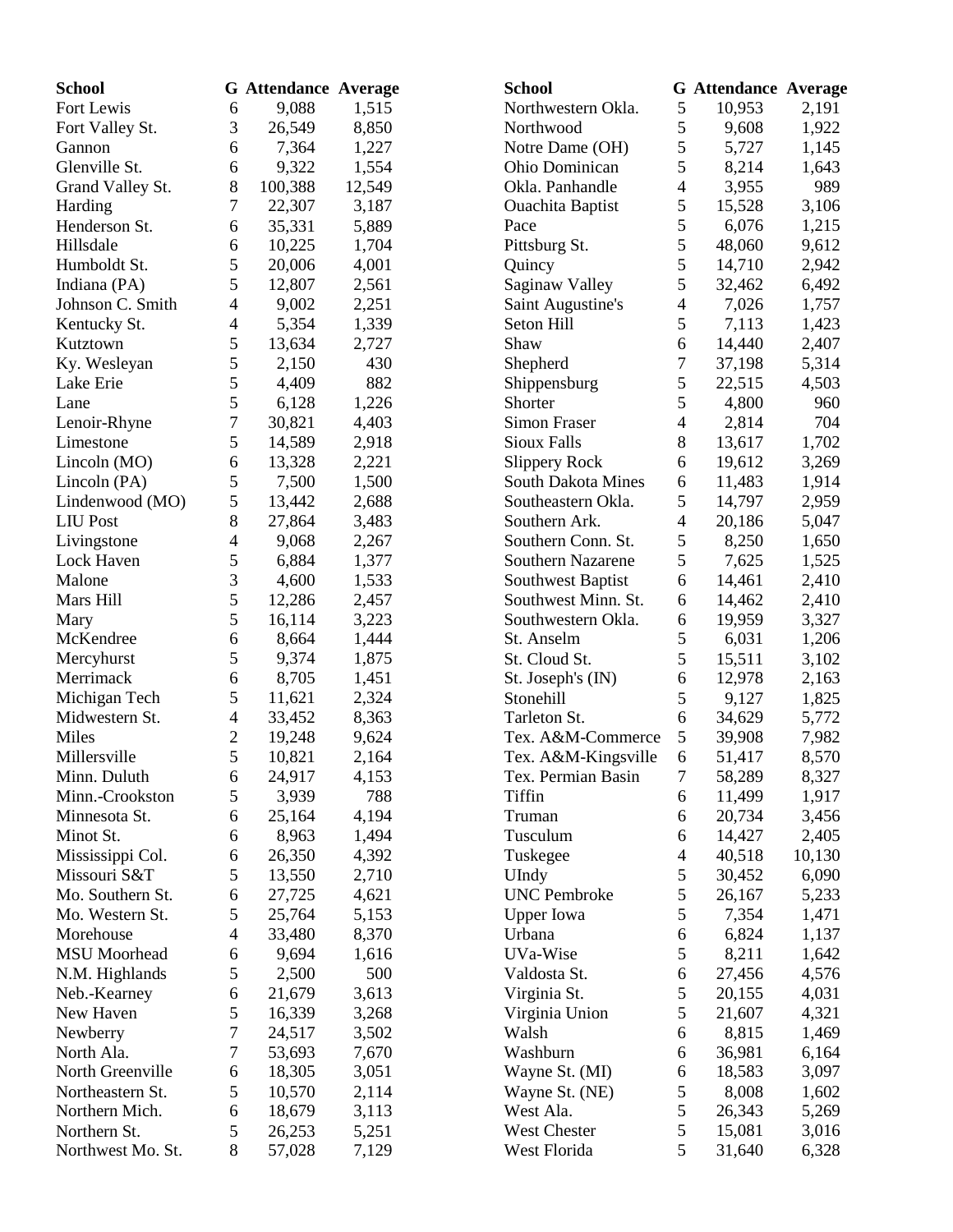| <b>School</b>     |   | <b>G</b> Attendance Average |       | <b>School</b>  | <b>G</b> Attendance Average |       |
|-------------------|---|-----------------------------|-------|----------------|-----------------------------|-------|
| West Ga.          |   | 31.545                      | 6,309 | Western Ore.   | 11.554                      | 2,889 |
| West Liberty      |   | 2,839                       | 568   | Western St.    | 7.171                       | 1,434 |
| West Tex. A&M     | 4 | 29,054                      | 7,264 | William Jewell | 6.815                       | 1,363 |
| West Va. Wesleyan |   | 12,037                      | 2,407 | Wingate        | 13,591                      | 2,265 |
| West Virginia St. | 6 | 6.316                       | 1,053 | Winona St.     | 19,678                      | 3,280 |
| Western N.M.      |   | 1,732                       | 346   | Winston-Salem  | 26,504                      | 5,301 |

# **2016 NCAA DIVISION III TEAM-BY-TEAM FOOTBALL ATTENDANCE**

| <b>School</b>          |                | <b>G</b> Attendance Average |       | <b>School</b>          |                          | <b>G</b> Attendance Average |       |
|------------------------|----------------|-----------------------------|-------|------------------------|--------------------------|-----------------------------|-------|
| Adrian                 | 5              | 10,190                      | 2,038 | <b>Coast Guard</b>     | 5                        | 14,679                      | 2,936 |
| Albion                 | 5              | 12,094                      | 2,419 | Coe                    | 6                        | 20,662                      | 3,444 |
| Albright               | 6              | 10,414                      | 1,736 | Colby                  | $\overline{4}$           | 7,850                       | 1,963 |
| Alfred                 | 8              | 22,645                      | 2,831 | Concordia Chicago      | 5                        | 2,658                       | 532   |
| Allegheny              | 5              | 6,557                       | 1,311 | Concordia Wisconsin    | 5                        | 4,831                       | 966   |
| Alma                   | 5              | 8,510                       | 1,702 | Concordia-M'head       | 5                        | 24,755                      | 4,951 |
| Amherst                | $\overline{4}$ | 14,378                      | 3,595 | <b>Cornell College</b> | $\mathfrak{S}$           | 4,965                       | 993   |
| Anderson (IN)          | 5              | 10,206                      | 2,041 | Crown (MN)             | 5                        | 2,494                       | 499   |
| Anna Maria             | 5              | 3,987                       | 797   | Curry                  | 5                        | 3,998                       | 800   |
| Augsburg               | $\overline{4}$ | 4,611                       | 1,153 | <b>CWRU</b>            | 5                        | 8,530                       | 1,706 |
| Augustana (IL)         | 5              | 10,659                      | 2,132 | Defiance               | 5                        | 3,921                       | 784   |
| Aurora                 | 5              | 4,801                       | 960   | Delaware Valley        | 5                        | 11,200                      | 2,240 |
| Austin                 | 5              | 5,985                       | 1,197 | Denison                | 5                        | 9,535                       | 1,907 |
| Averett                | 5              | 9,500                       | 1,900 | DePauw                 | 5                        | 5,785                       | 1,157 |
| <b>Baldwin Wallace</b> | 5              | 18,147                      | 3,629 | Dickinson              | $\boldsymbol{6}$         | 12,300                      | 2,050 |
| <b>Bates</b>           | $\overline{4}$ | 6,039                       | 1,510 | Dubuque                | 5                        | 14,732                      | 2,946 |
| Becker                 | 6              | 6,749                       | 1,125 | Earlham                | 5                        | 2,565                       | 513   |
| <b>Beloit</b>          | 5              | 5,950                       | 1,190 | East Tex. Baptist      | 5                        | 14,375                      | 2,875 |
| Benedictine (IL)       | 5              | 6,627                       | 1,325 | Elmhurst               | $\overline{4}$           | 6,133                       | 1,533 |
| Berry                  | 5              | 13,763                      | 2,753 | Emory & Henry          | 5                        | 22,733                      | 4,547 |
| Bethany (WV)           | 5              | 4,168                       | 834   | Endicott               | 5                        | 5,395                       | 1,079 |
| Bethel (MN)            | 5              | 21,004                      | 4,201 | Eureka                 | 5                        | 9,646                       | 1,929 |
| Birmingham-So.         | 5              | 8,888                       | 1,778 | FDU-Florham            | 5                        | 4,116                       | 823   |
| <b>Bluffton</b>        | 5              | 8,250                       | 1,650 | Ferrum                 | $\overline{4}$           | 11,786                      | 2,947 |
| Bowdoin                | 4              | 6,952                       | 1,738 | Finlandia              | $\overline{4}$           | 1,776                       | 444   |
| Bridgewater (VA)       | 5              | 9,689                       | 1,938 | Fitchburg St.          | 5                        | 10,168                      | 2,034 |
| Bridgewater St.        | 5              | 5,135                       | 1,027 | Framingham St.         | 5                        | 6,468                       | 1,294 |
| <b>Brockport</b>       | 5              | 20,065                      | 4,013 | Frank. & Marsh.        | 5                        | 10,603                      | 2,121 |
| Buena Vista            | 5              | 11,150                      | 2,230 | Franklin               | 5                        | 15,492                      | 3,098 |
| Buffalo St.            | 5              | 6,915                       | 1,383 | Frostburg St.          | 6                        | 13,354                      | 2,226 |
| Cal Lutheran           | 5              | 13,581                      | 2,716 | Gallaudet              | 6                        | 6,608                       | 1,101 |
| Capital                | 5              | 12,756                      | 2,551 | Geneva                 | 5                        | 22,119                      | 4,424 |
| Carleton               | 5              | 7,395                       | 1,479 | George Fox             | $\mathfrak{S}$           | 11,969                      | 2,394 |
| Carnegie Mellon        | $\mathfrak s$  | 6,891                       | 1,378 | Gettysburg             | 5                        | 12,003                      | 2,401 |
| Carroll (WI)           | 6              | 12,033                      | 2,006 | Greensboro             | 6                        | 5,387                       | 898   |
| Carthage               | 5              | 8,521                       | 1,704 | Greenville             | 5                        | 3,500                       | 700   |
| Castleton              | 5              | 11,720                      | 2,344 | Grinnell               | 6                        | 3,578                       | 596   |
| Catholic               | 5              | 10,317                      | 2,063 | Grove City             | 5                        | 15,400                      | 3,080 |
| Central (IA)           | 4              | 8,000                       | 2,000 | Guilford               | 5                        | 9,170                       | 1,834 |
| Centre                 | 5              | 9,849                       | 1,970 | Gust. Adolphus         | 5                        | 10,154                      | 2,031 |
| Chapman                | 4              | 8,516                       | 2,129 | Hamilton               | $\overline{4}$           | 4,977                       | 1,244 |
| Chicago                | 5              | 4,770                       | 954   | Hamline                | 6                        | 9,884                       | 1,647 |
| Chris. Newport         | $\mathfrak s$  | 19,175                      | 3,835 | Hampden-Sydney         | $\overline{\mathcal{A}}$ | 20,500                      | 5,125 |
| Claremont-M-S          | $\mathfrak s$  | 7,922                       | 1,584 | Hanover                | 5                        | 7,586                       | 1,517 |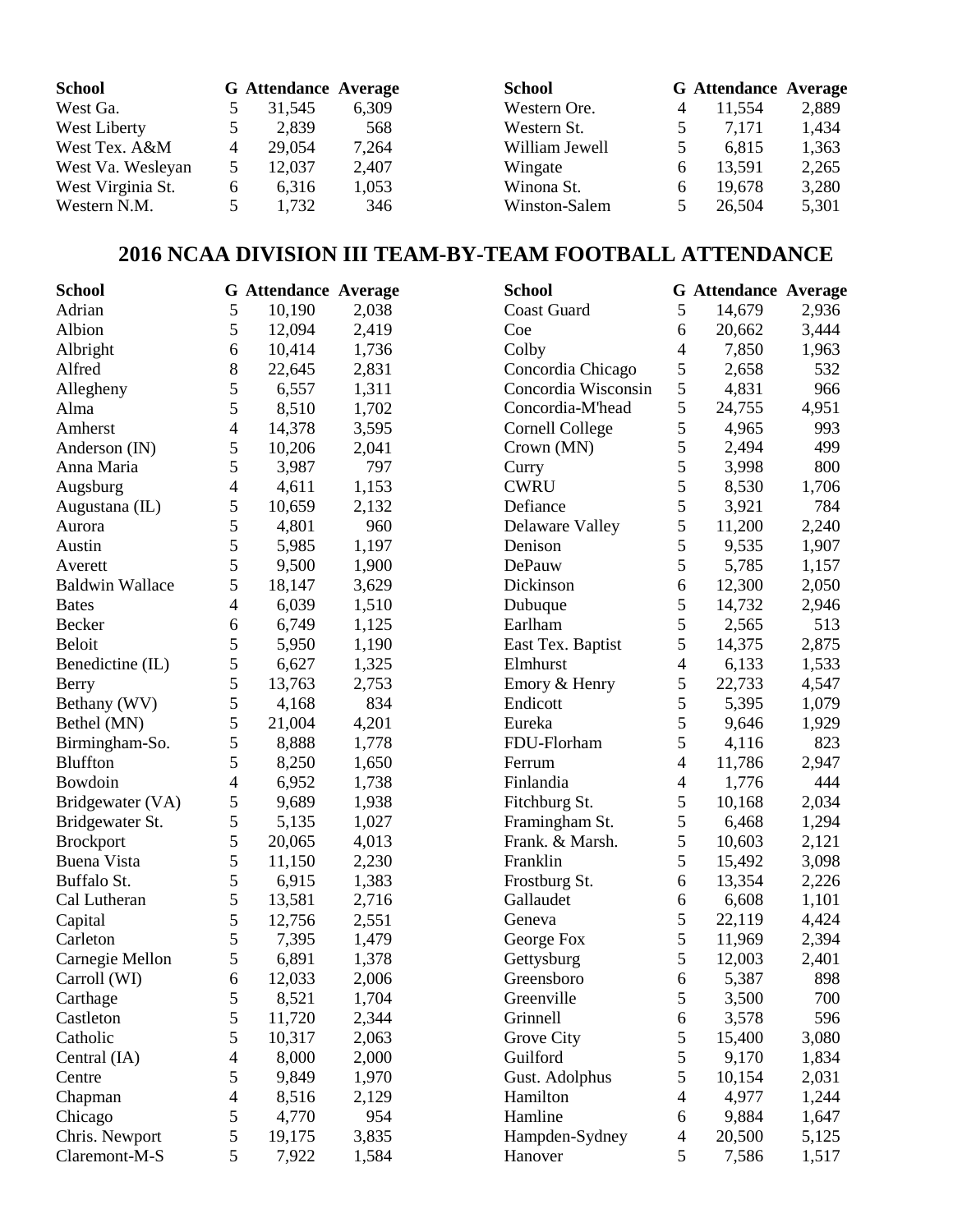| <b>School</b>          |                | <b>G</b> Attendance Average |       | <b>School</b>         |                          | <b>G</b> Attendance Average |       |
|------------------------|----------------|-----------------------------|-------|-----------------------|--------------------------|-----------------------------|-------|
| Hardin-Simmons         | 6              | 18,665                      | 3,111 | Moravian              | 5                        | 11,162                      | 2,232 |
| Hartwick               | 4              | 2,924                       | 731   | Morrisville St.       | 5                        | 6,186                       | 1,237 |
| Heidelberg             | 5              | 10,529                      | 2,106 | Mount Ida             | 5                        | 4,690                       | 938   |
| Hendrix                | 5              | 8,884                       | 1,777 | Mount Union           | $\overline{4}$           | 14,350                      | 3,588 |
| Hiram                  | 5              | 2,941                       | 588   | Mt. St. Joseph        | 5                        | 8,358                       | 1,672 |
| Hobart                 | 6              | 5,972                       | 995   | Muhlenberg            | 6                        | 13,909                      | 2,318 |
| Hope                   | 5              | 9,646                       | 1,929 | Muskingum             | 5                        | 7,621                       | 1,524 |
| <b>Howard Payne</b>    | 4              | 12,085                      | 3,021 | N.C. Wesleyan         | $\overline{4}$           | 4,056                       | 1,014 |
| Huntingdon             | 5              | 9,779                       | 1,956 | Neb. Wesleyan         | 6                        | 5,173                       | 862   |
| Husson                 | 4              | 3,250                       | 813   | <b>Nichols</b>        | 5                        | 4,507                       | 901   |
| Ill. Wesleyan          | 4              | 8,150                       | 2,038 | North Central (IL)    | 7                        | 19,734                      | 2,819 |
| Illinois Col.          | 5              | 6,616                       | 1,323 | North Park            | 6                        | 11,555                      | 1,926 |
| Ithaca                 | 5              | 14,228                      | 2,846 | Northwestern-St. Paul | 5                        | 7,666                       | 1,533 |
| John Carroll           | 7              | 17,871                      | 2,553 | Norwich               | 5                        | 9,015                       | 1,803 |
| <b>Johns Hopkins</b>   | 7              | 8,985                       | 1,284 | Oberlin               | 5                        | 3,703                       | 741   |
| Juniata                | 5              | 12,025                      | 2,405 | Occidental            | $\overline{4}$           | 7,414                       | 1,854 |
| Kalamazoo              | 5              | 3,700                       | 740   | Ohio Northern         | $\overline{4}$           | 12,729                      | 3,182 |
| Kean                   | 5              | 8,381                       | 1,676 | Ohio Wesleyan         | 5                        | 12,150                      | 2,430 |
| Kenyon                 | 5              | 2,650                       | 530   | Olivet                | 5                        | 14,295                      | 2,859 |
| King's (PA)            | 5              | 9,418                       | 1,884 | Otterbein             | 5                        | 12,903                      | 2,581 |
| Knox                   | 5              | 5,950                       | 1,190 | Pacific (OR)          | 6                        | 11,118                      | 1,853 |
| La Verne               | 4              | 5,494                       | 1,374 | Pacific Lutheran      | 5                        | 7,840                       | 1,568 |
| LaGrange               | 5              | 5,649                       | 1,130 | Plymouth St.          | 5                        | 5,644                       | 1,129 |
| <b>Lake Forest</b>     | 5              | 5,699                       | 1,140 | Pomona-Pitzer         | $\overline{4}$           | 7,177                       | 1,794 |
| Lakeland               | 5              | 4,207                       | 841   | <b>Puget Sound</b>    | $\overline{4}$           | 3,881                       | 970   |
| Lawrence               | 5              | 5,501                       | 1,100 | Randolph-Macon        | 5                        | 11,172                      | 2,234 |
| Lebanon Valley         | 5              | 17,200                      | 3,440 | Redlands              | 5                        | 8,870                       | 1,774 |
| Lewis & Clark          | 4              | 4,887                       | 1,222 | Rensselaer            | 5                        | 6,771                       | 1,354 |
| Linfield               | 5              | 11,190                      | 2,238 | Rhodes                | 5                        | 8,874                       | 1,775 |
| Loras                  | 5              | 11,921                      | 2,384 | Ripon                 | $\overline{4}$           | 7,559                       | 1,890 |
| Louisiana Col.         | 6              | 20,440                      | 3,407 | Rochester (NY)        | $\overline{4}$           | 4,855                       | 1,214 |
| Luther                 | 5              | 4,968                       | 994   | Rockford              | 5                        | 4,221                       | 844   |
| Lycoming               | 5              | 8,051                       | 1,610 | Rose-Hulman           | 5                        | 7,800                       | 1,560 |
| Macalester             | 5              | 2,238                       | 448   | Rowan                 | 5                        | 16,148                      | 3,230 |
| MacMurray              | 5              | 1,705                       | 341   | Saint John's (MN)     | 6                        | 46,719                      | 7,787 |
| Maine Maritime         | 5              | 2,878                       | 576   | Saint Vincent         | $\overline{\mathcal{A}}$ | 6,656                       | 1,664 |
| Manchester             | 6              | 10,425                      | 1,738 | Salisbury             | 5                        | 10,035                      | 2,007 |
| Maranatha Baptist      | 5              | 1,483                       | 297   | Salve Regina          | 5                        | 6,677                       | 1,335 |
| Marietta               | 5              | 9,854                       | 1,971 | Sewanee               | 5                        | 18,091                      | 3,618 |
| Martin Luther          | 5              | 2,107                       | 421   | Shenandoah            | 5                        | 7,324                       | 1,465 |
| Mary Hardin-Baylor     | 9              | 33,844                      | 3,760 | Simpson               | $\overline{\mathcal{A}}$ | 12,860                      | 3,215 |
| Maryville (TN)         | 4              | 19,738                      | 4,935 | Southern Va.          | 5                        | 2,472                       | 494   |
| Mass. Maritime         | 5              | 6,280                       | 1,256 | Southwestern (TX)     | 5                        | 15,734                      | 3,147 |
| McDaniel               | 4              | 19,567                      | 4,892 | Springfield           | 6                        | 12,521                      | 2,087 |
| <b>Merchant Marine</b> | 4              | 4,100                       | 1,025 | St. John Fisher       | 5                        | 14,987                      | 2,997 |
| Methodist              | 5              | 3,795                       | 759   | St. Lawrence          | 5                        | 9,900                       | 1,980 |
| Middlebury             | 4              | 9,150                       | 2,288 | St. Norbert           | 5                        | 6,704                       | 1,341 |
| Millikin               | 5              | 10,700                      | 2,140 | St. Olaf              | 5                        | 6,885                       | 1,377 |
| Millsaps               | 6              | 11,696                      | 1,949 | St. Scholastica       | 4                        | 3,778                       | 945   |
| Minn.-Morris           | 5              | 3,454                       | 691   | St. Thomas (MN)       | 8                        | 25,042                      | 3,130 |
| Misericordia           | 5              | 5,384                       | 1,077 | Stevenson             | 5                        | 9,260                       | 1,852 |
| <b>MIT</b>             | 6              | 5,287                       | 881   | Sul Ross St.          | 5                        | 9,605                       | 1,921 |
| Monmouth (IL)          | 5              | 8,950                       | 1,790 | <b>SUNY Cortland</b>  | 5                        | 20,170                      | 4,034 |
| Montclair St.          | $\overline{4}$ | 7,079                       | 1,770 | <b>SUNY Maritime</b>  | 5                        | 9,302                       | 1,860 |